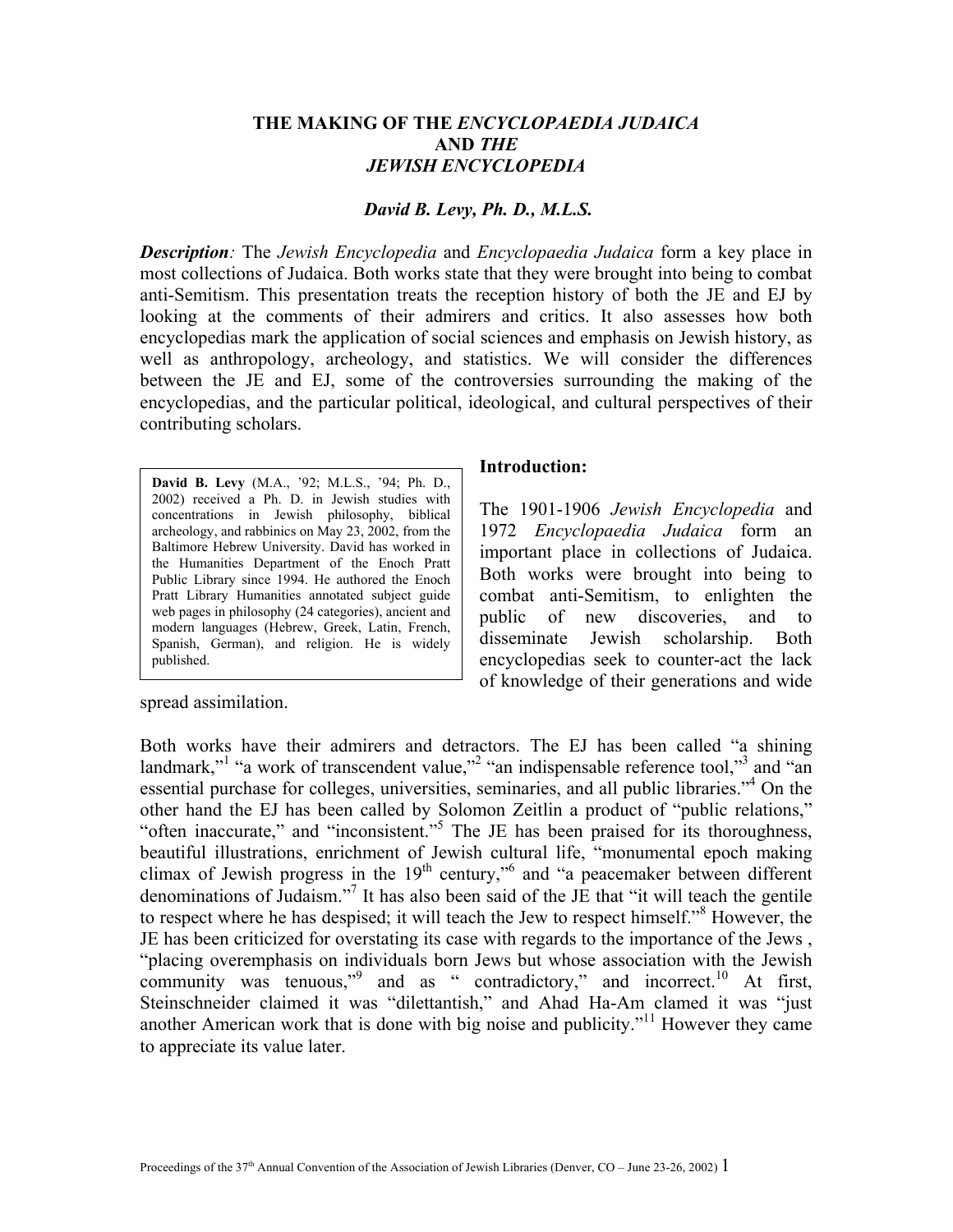Right wing Jews sometimes find both encyclopedias as promoting a modern nontraditional, and at times irreverent approach to sacred traditions. Such traditionalists reject "Higher Biblical Criticism" which both encyclopedias incorporate. Higher Biblical criticism divides the Biblical text into various sources, each with its own author, origin, and dating thereby placing revelation in a precarious position. Many traditionalists find it impossible to reconcile the doctrine of divine revelation with the evidence of textual errors and duplication that suggest that the Torah was written by human beings, even if divinely inspired. In addition the application of the findings of the emerging fields of comparative religion, archeology, folklore, and linguistics often reinforce Biblical criticism by undermining the uniqueness of biblical stories and rituals. Finally, Darwinian evolutionism seemed to remove the concepts of divine creation and providence from the story of the origin and direction of the world. Likewise these encyclopedias tend to present the Talmud not necessarily as a divinely revealed work<sup>12</sup> but as a historical document seen "as a storehouse of archeology that serves as an important source of information on Jewish culture and on the history of science and civilization."<sup>13</sup> Hence they place modern and traditionalist approaches in tension.

Both encyclopedias also saw themselves as a way to combat anti-Semitism by increasing general non-Jewish knowledge about Jews and Judaism. The JE followed in the wake of the Dreyfus Affair while the EJ followed in the wake of raised Holocaust consciousness during the 60s and 70s. It can be argued that the resurgence of anti-Semitism provided increased external motivations to undertake comprehensive Encyclopedic works. The encyclopedias were seen to combat prejudice through presentation of accurate information about Jews and Judaism. The Anti-Semitism of the century, rather than discouraging encyclopedic work, renewed urgency for promoting an accurate understanding of Judaism and Jews. Both Isidore Singer and the editors of the EJ proposed their works in order to combat anti-Semitism by educating the non-Jewish world. However, Schwartz identifies the belief that the JE could end anti-Semitism as naïve. Schwartz writes, "Like many others of their time, the men involved in the encyclopedia project were naïve in their belief that knowledge could end prejudice. The JE increased Christian understanding of Jews at the time as the many articles and reviews indicated, but it hardly quashed anti-Semitism."<sup>14</sup> Schwartz further notes, "Some strove to combat anti-Semitism through education. Articles, pamphlets, and newspapers attempted to dispel negative stereotypes and replace them with factual evidence of positive Jewish characteristics. In large measure, the JE belongs to this genre of defense literature as both exemplar and summary."<sup>[15](#page-20-4)</sup>

Both encyclopedias received entries from scholars across Europe and the Americas. While the JE marked the shift of Jewish scholarship from Europe to the Americas, the EJ marked the shift of Jewish scholarship to also include Israel.

Both represent a particular political, ideological, and cultural bias of the scholars' own historical context, religious affiliation, and scholarly methodologies.

Both encyclopedias further represent the incorporation of new archeological discoveries. The JE incorporated the findings of Schechter's Cairo Geniza while the EJ incorporated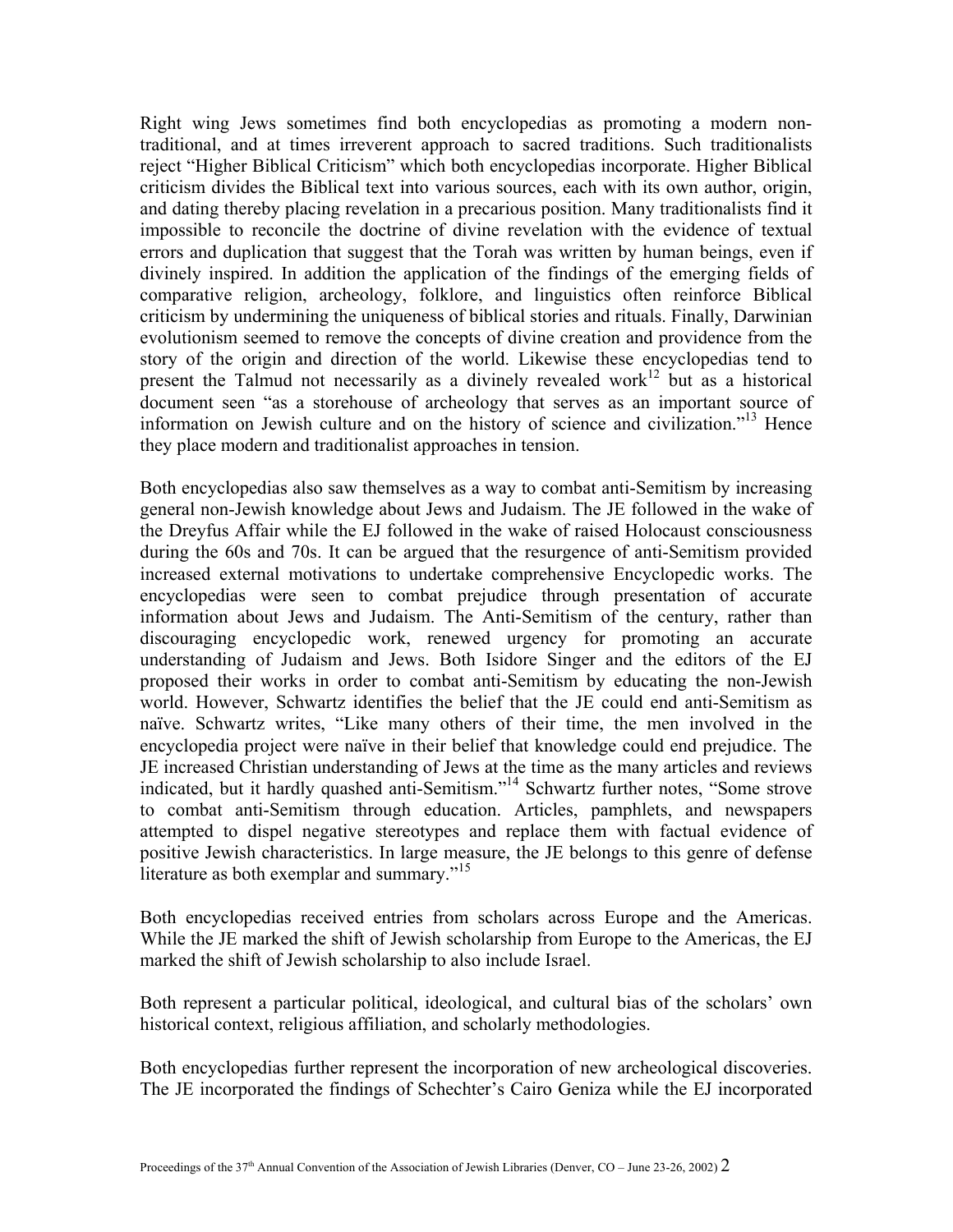findings of the Dead Sea Scrolls. Both encyclopedias mark the application of social sciences and emphasis on Jewish history, as well as anthropology, and statistics.

# **The Jewish Encyclopedia**

Singer first conceived of the scope of the JE to demonstrate the role that Jews and Judaism have played in diverse areas of general culture, such as science, art, literature, industry, and commerce. Singer wanted the JE to be scientific in method and without any religious bias. It would serve as a compendium for scholars and as a guide for the Jewish and general public. The JE was to contain a complete survey of Jewish history, literature, and theology, plus material on Jewish communities, sociology, and archeology as well as biographies of prominent Jewish scholars, theologians, poets, businessmen, and physicians. Subject areas of history, biography, sociology, and anthropology comprised the greatest number of articles in the JE. As stated in the *Preface* the objectives of the JE included, "keeping abreast of the times in Biblical matters… to acquaint the student with the results of modern research in many fields that are altogether new and bristling with interesting discoveries… Assyriology, Egyptology, and archeological investigation in Palestine.<sup>"16</sup> Singer also wanted the JE to be ecumenical by improving the mutual understanding of Christian and Jew.

The JE marks the culmination of a century of European Jewish scholarly activity. It also is an important source of information about the attitudes, ideals, and concerns of Jewish scholars at the turn of the century. Cyrus Adler, Richard Gottheil, Kaufman Kohler, Marcus Jastrow, Joseph Jacobs, Louis Ginzberg, Morris Jastrow, Gotthard Deutsch, Emil G. Hirsch, Solomon Schechter, and Crawford H. Toy served as members of the editorial board of the JE. Tension arose among the editors at times with coalitions being forged between conservative traditionalists, Cyrus Adler and Solomon Schechter and more liberal reform scholars such as Kaufman Kohler, Isidore Singer and Hirsch. Schechter likened the relationship between Conservative and Reform to that of the English government with two parties in constant opposition, yet dedicated to serving the same cause. Schechter branded reform "Paulinism," while Singer called conservatism, "Roman Catholic Israel." Interestingly Orthodox traditionalists like Judah David Eisenstein used the JE to condemn the JTS and brand it non-orthodox. Eisenstein argued that Ginzberg's article, "Law, Codification" which was approved by Schechter was proof that the leaders of the JTS expounded higher biblical criticism when in fact Schechter expressed disdain for Higher Biblical criticism as "the Higher anti-Semitism." As well as Schechter's dislike for the detrimental effects of hurrying to rush entries, the controversy between Schechter and Eisenstein contributed to Schechter's resignation and he was replaced by Wilhelm Bacher. $17$ 

The JE sought to incorporate in a comprehensive manner the method, mood, and content of *Wissenschaft des Judentums* scholarship thus fulfilling the desire of many European Jewish *Wissenschaft* scholars for providing a summary of a century of research mostly in Europe. Publication of the JE in the English language marked the passing of the mantle of scholarly hegemony to the United States thereby coming to symbolize the emerging cultural and intellectual independence of American Jewry. The JE more than any other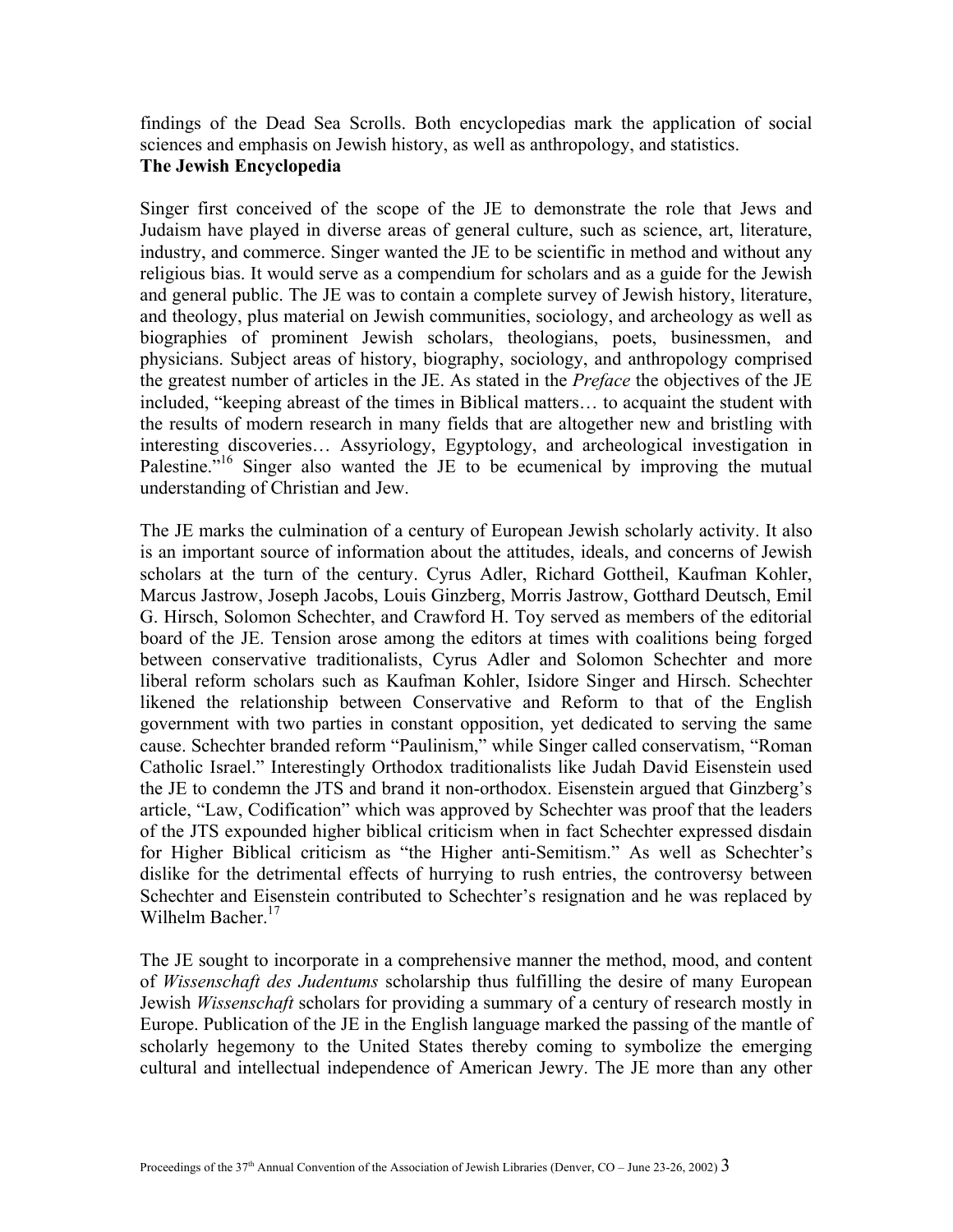English language encyclopedia incorporates the findings of *Wissenschaft des Judentums* scholarship.

## A. *Wissenschaft des Judentums*

*Wissenschaft des Judentums* originated in Germany in the 1800s out of the desire on the part of some university trained Jews to modernize the study of Judaism in accordance with the model of objective critical scholarship. Its founders included Abraham Geiger, Zacharias Frankel, Leopold Zunz, and Heinrich Graetz. Zunz was convinced that the Jew could not attain full emancipation until Judaism was accorded respect and raised to its rightful place among academic disciplines. Frankel and Graetz emphasized the crucial role *Wissenschaft des Judentums* would play in the increase in Jewish self-knowledge thereby creating a recovery of Jews' self awareness and preservation. Significant *Wissenschaft* breakthroughs included Zunz' studies in liturgy and *Midrash*, Michael Sachs' research on Spanish Jewry, Solomon Munk's work on Medieval Jewish philosophy, Graetz 11 volume history of the Jews, Benno Jacob's biblical studies, and Frankel's study of the *Mishnah*. *Wissenschaft des Judentums* sought to expand the depth and breadth of Jewish knowledge and hone new methods for analysis of Jewish texts. The centers for *Wissenschaft des Judentums* research included Frankel's *Judische-Theologisches Seminar* in Breslau, Abraham Geiger's *Hochschule fuer die Wissenschaft des Judentums*, Azriel Hildesheimer's *Rabbinerseminar fuer das Orthodox Judentums* in Berlin, and Jews' College in London. Graetz' *Monatsschrift fuer Geschichte und Wissenschaft des Judentums* was a voice of the movement in Europe while the Jewish Quarterly Review was *Wissenschaft's* voice in America. The spread of *Wissenschaft* led to a receptivity to the idea of a Jewish encyclopedia on Jews and Judaism in the world, but evoked criticism by some traditionalists, who are skeptical, if not hostile to the free inquiry of *Wissenschaft* which is not bashful to question tradition in a spirit unencumbered by religious authority. Although Ginzberg was critical of *Wissenschaft* scholars for their late dating of the origins of *Kabbalah* and for their rationalist antimystical bias, *Wissenschaft des Judentums* exerted a great influence on the scope and overall approach of the JE. The JE is pro-*Wissenschaft*. [18](#page-20-0) The only perceptible significant departure from *Wissenschaft* methodology is the inclusion in the JE of Judeo-German (Yiddish literature) thereby overcoming the unfavorable prevalent *Wissenschaft* tendency to pay scant attention to modern Yiddish literature of Mendele Mokher Seforim, I.L. Peretz, Sholom Alekhem, and countless others.

### **Bias and Unstated Ulterior Assumptions in the JE**

The JE reflects a particular political, ideological, and cultural bias illuminating the contributors' own historical context, religious affiliations, and scholarly methodologies. Schwartz argues that the anthropological entries by Fishberg promote the desired integration of Jews into the non-Jewish culture by suggesting that unfavorable traits are not intrinsic to Jews' natures but the result of external conditions. It is assumed that once the external conditions improve for Jews the negatives attributed to their characters will disappear enabling Jews to integrate fully into Western society.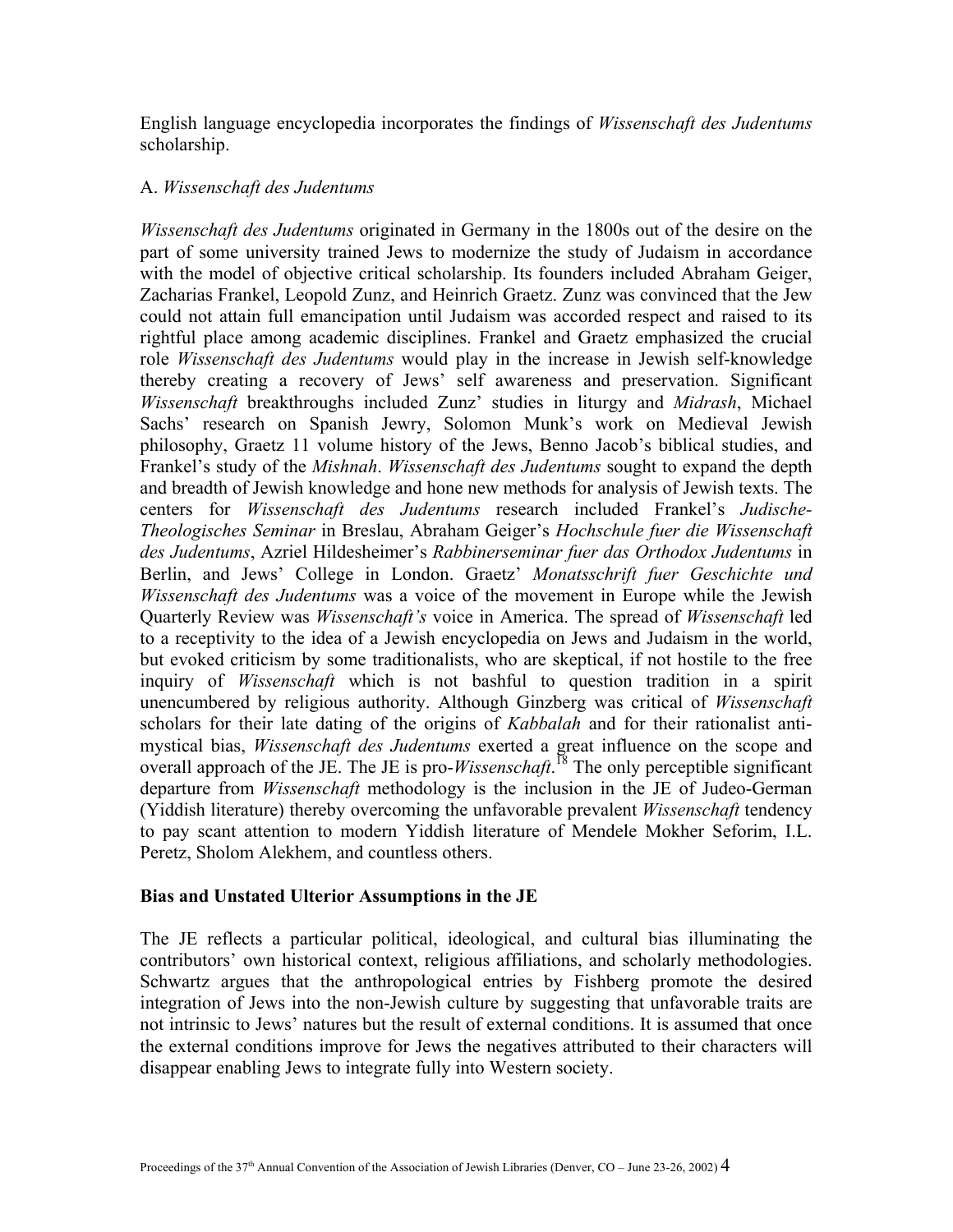Likewise the entries on American Jewish history also represent unstated ulterior objectives and biases. Schwartz suggests that the motive to show conclusively that Jews were instrumental to the initial settlement of the Americas as well as contributed to Columbus's journey monetarily and through invention of astronomical instruments Jews developed, is fueled by the desire to prove the right of Jews to belong in America so that the Jewish roots in the United States are emphasized. Schwartz further argues that the illustrations and photographs of American synagogues, cemeteries, hospitals, and other institutions is motivated by the desire to give a belief of permanence to the Jewish American community and to promote the view that Jews have successfully adapted in America. Schwartz suggests that the American Jewish history entries are written with a motive to counter anti-Semitic charges of the worthlessness and parasitism of Jews and to promote positive stereotypes. Schwartz contends further that the emphasis on Jewish servicemen in the JE represents the unstated need to refute the accusation that Jews do not do their share to serve their country. It is thus an attempt to demonstrate the patriotism of American Jews. Schwartz writes, "In sum the JE unabashedly sings the praises of Jews and Judaism in America. There is abundant evidence of Jewish roots, belonging, religious development, success, and contribution, more than enough to demonstrate that the Jewish experience in America was indeed different. Here Jews did not labor under the curse of any kind. Here one would find no litany of persecutions. Here an emancipated Jewry could successfully integrate into society while maintaining a creative cultural and religious life. Ample reassurance is given that any deviations from this sanguine picture- either from Jews who do not fit the pattern of successful adaptation or from non-Jews who practice discrimination- are atypical, the exceptions that prove the rule."<sup>19</sup> Schwartz suggests that the tone of the articles are apologetic. The entries dismiss anti-Semitism as the irrationality of medieval prejudices, attributing attacks to ignorance and delirium on the part of the perpetrators.

Schwartz further argues that the articles on Eastern European Jewry emphasize the extent to which Jews originally lived in harmony with other non-Jewish neighbors and display an anti-*Shtetl* mentality which assumes the necessity of enlightenment for Eastern European Jews. Schwartz argues that the articles are written with a typical Russian *Haskalah* perspective which equates the traditional Jewish way of life with ignorance, narrowness, and superstition. The view that "Hasidism is blamed for contributing to mental stagnation and intellectual obscurantism" and the critique of the stifling atmosphere of the *heder* education and *yeshivish pilpul* is an unstated bias of the Enlightenment perspective of the writer. The unstated message is that the Eastern European Jew must be brought out of primitivism and superstition by ameliorating his living conditions.

### **Conclusion on JE**

The JE summarized and preserved Jewish *Wissenschaf*t scholarship in English and America. The JE signified the transference of both the center and language of Jewish scholarship. Joshua Trachtenberg saw publication of the JE as the "first great fruit of Jewish learning in America.["20](#page-20-12) In 1955 he believed that it still was "unsurpassed as the greatest single achievement of American Jewish scholarship." Salo W. Baron described it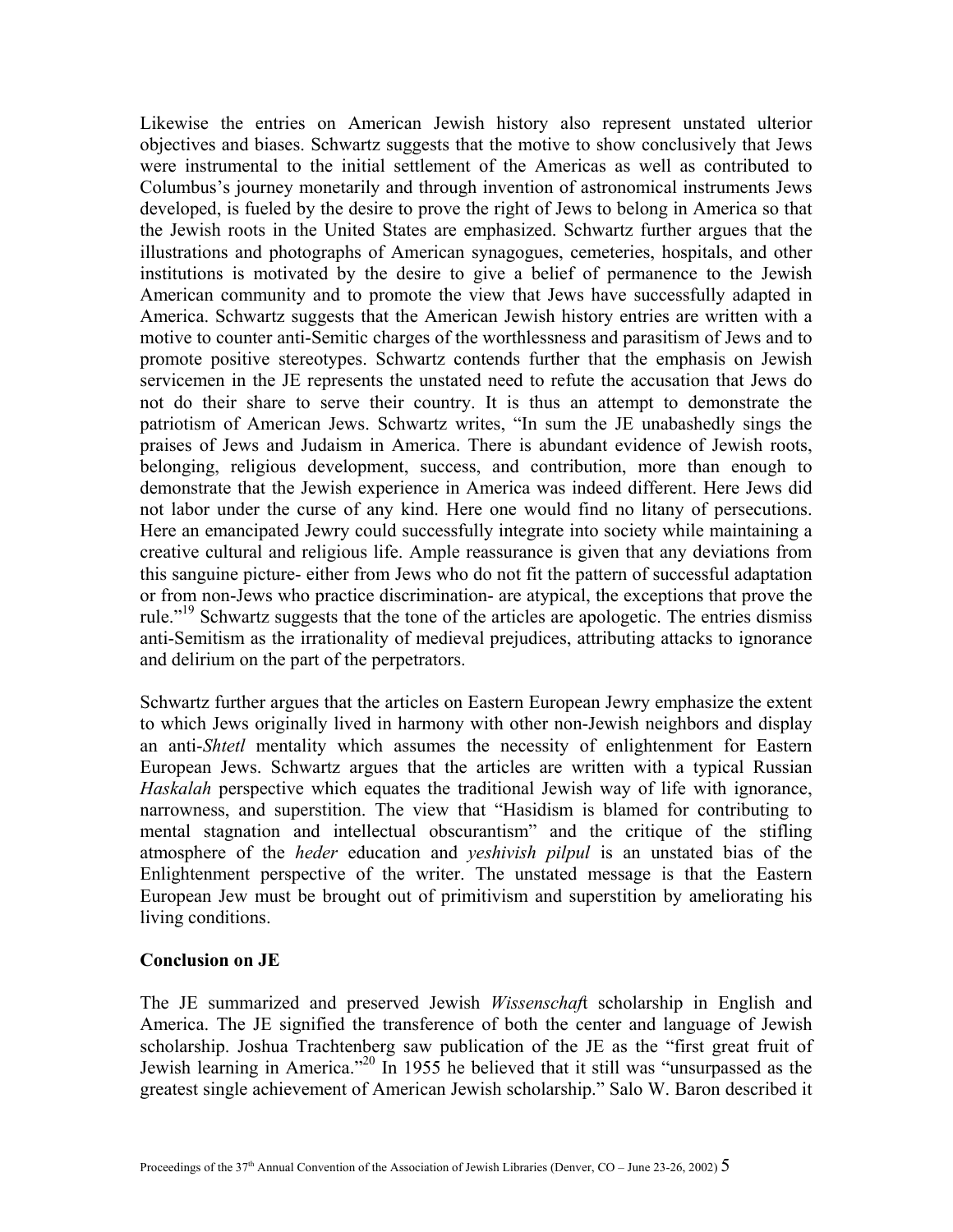as "an extraordinary achievement and turning point in the history of Jewish learning in the U.S., a signal of the entrance of America into the field of Jewish *Wissenschaft* studies with distinction."<sup>21</sup> Shimeon Brisman describes the publication of the JE as a unique event that "signaled the beginning of the American era in Jewish cultural and intellectual history" directly influencing the course of Jewish learning in the United States.<sup>[22](#page-20-14)</sup>

The contributors of the JE felt the need to articulate a modernized Judaism intellectually compatible with current scholarship including Biblical criticism and Darwinianism. The JE broadened the discipline of Jewish Studies by including the nascent fields of the history of Zionism, Yiddish Literature, and Jewish Statistics. It also served as a catalyst for American Jewish History later to be championed by Jacob Marcus. The JE put America on the map as a place for serious Jewish scholarship. The JE provided a forum for scholars like Kohler, Gottheil, Kayserling, Bacher, and Jacob to summarize their research for a broad audience. It also provided the opportunity for young scholars like Ginzberg and Lauterbach to hone their skills. During his time with the project Ginzberg prepared 406 articles and several monograph length entries such as "Allegorical Interpretation of Scripture" and "Law, Codification" which remain classics. The impact of the JE on Christian scholarship was seen concretely in George Foote Moore's book *Judaism in the First Centuries of the Christian Era: The Age of the Tannaim*. The JE thus altered the tone of subsequent Christian scholarship on Judaism.

The JE, although outdated in some respects, continues to be an important reference tool. Joshua Bloch, head of the Jewish Division of the N.Y. Public Library in 1926, noted that "there is not a day when we do not have occasion to make use of the volumes of the JE and to send numerous readers to its pages."<sup>[23](#page-20-15)</sup>

The JE proved to be influential with regard to subsequent encyclopedias of Judaism. It became the standard, providing concrete guidelines for topic headings, entry size, and style. As well as the culmination of previous encyclopedias,  $24$  the JE became the paradigm with which later Jewish encyclopedias looked. While Judah David Eisenstein's *Otsar Yisra'el* (1907-1913) was written in reaction to the limits of the JE, the later *Russian Jewish Encyclopedia*, [25](#page-20-1) the more popular *Universal Jewish Encyclopedia* (1939- 43), the never completed *German Encyclopedia Judaica* (1928-34), and *Encyclopaedia Judaica* (1972) were all influenced by the precedent of the JE.<sup>26</sup> We now turn to the *Encyclopaedia Judaica*.

### **Encyclopaedia Judaica**

The initiative for the EJ came from Nahum Goldman, the last survivor of the board of editors of the Berlin *Encyclopedia Judaica*. Determined that the Nazis should not have the last word, he proposed a Jewish Encyclopedia.<sup>27</sup> Silver notes, "Many in Israel were eager that the never completed German Encyclopedia Judaica receive an appropriate completion. As if to perpetuate that unfinished but invaluable work, a number of articles from it have been translated and placed in the EJ.["28](#page-20-17) A small amount of the initial funding, obtained by Dr. Goldmann came from German reparations due for the cessation of work on the Berlin Judaica[.29](#page-20-18) Later the Rasco Company in Israel and later the Israel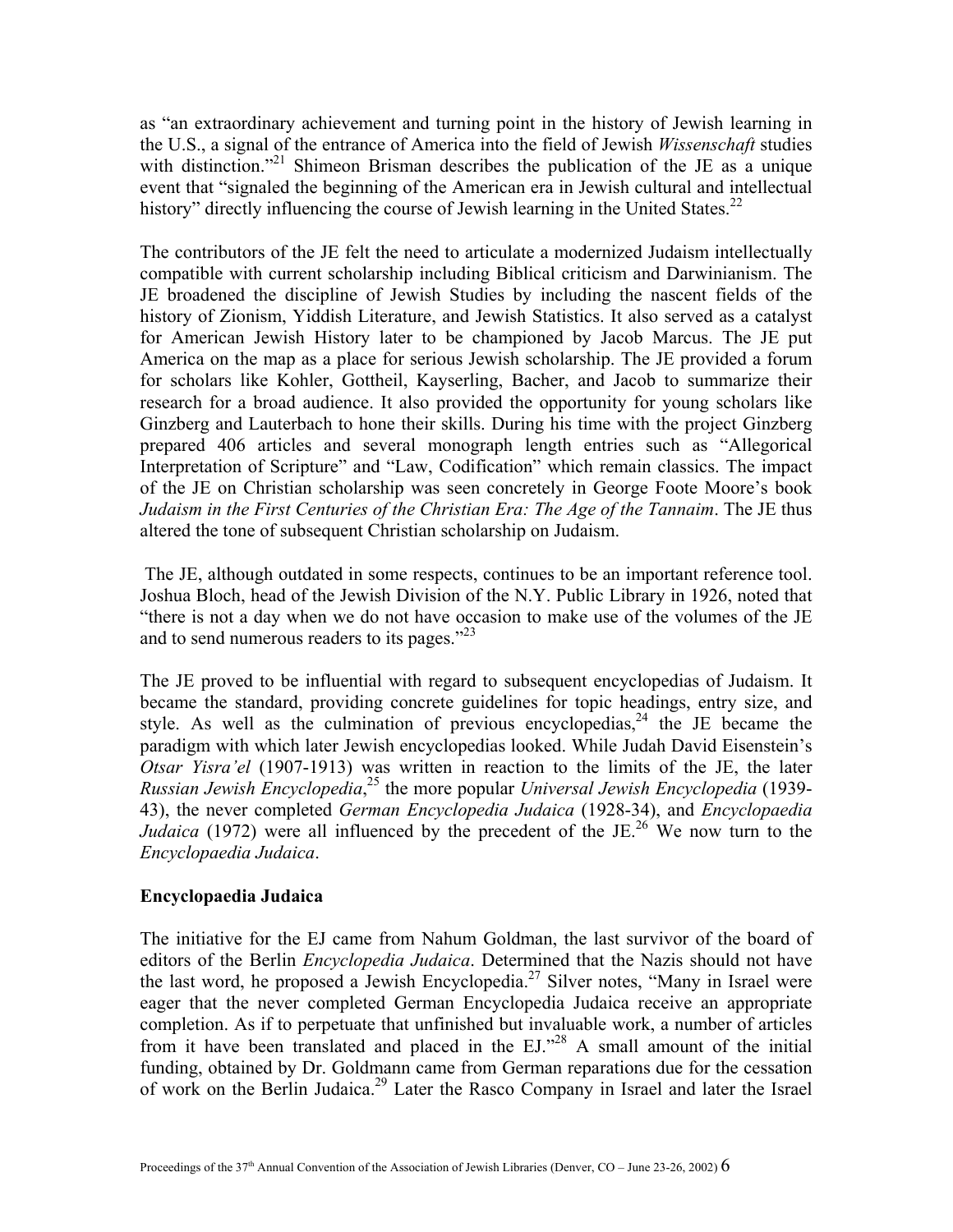Institute for Scientific Translation in Jerusalem helped with an offer to publish the books in Israel, because of lower printing costs.

Work on the EJ was begun in the United States under the editorship of Benzion Netanyahu (zl) of Philadelphia, then editor of the *Encyclopedia Hebraica*. AA. Neuman (zl) then president of Dropsie College became chairman of the American board of editors, later succeeded by Alexander Altmann (zl) of Brandeis University. Benzion Dinur (zl) of Hebrew University became chairman of the Israeli board.

Work began in 1966 and responsibility was accepted by Keter Publishing House which produced the 16 volumes two days ahead of the scheduled 5 year production date. Many Jewish scholars throughout the world were asked to contribute, but some scholars declined, refusing to hurry and rush through the work.<sup>30</sup> In charge of the board as general editor was Cecil Roth (zl) who died in 1970. In 1970 Geoffrey Wigoder (zl) took his place. The New York office was headed by Dr. Frederick Lachman, who coordinated the departments and divisions whose editors were in North America.

In 1966 the 25,000 entries were determined. The subject matter was divided into 20 major divisions and these were broken down into departments, each with its own editor so that altogether over 300 editors worked on the encyclopedia. According to Wigoder, "every one of the 25,000 entries went through 18 editorial stages and 32 technical stages."<sup>31</sup> The categories treated by the scholars included those such as: Bible, Hebrew, Semitic languages, Second Temple Period, Rabbinic literature, Talmud and Talmudic period, Jewish law, Jewish Philosophy, Mysticism, Medieval Hebrew Literature, Judaism, Jewish History, Zionism, Contemporary Jewry, Holocaust, Modern Hebrew Literature, Participation of Jews in World Culture, Modern Yiddish Literature, Americana, *Eretz Yisrael*.

The contributors were truly international. For example all four top editors (Drs. Cecil Roth, Louis Rabinowitz, Rabbi Posner) were British while the managing director of Keter Publishing House, Yitzak Rischin was from Australia, while other senior members of the editorial staff included Dr. Alexander Carlebach (formerly of Belfast) and Mrs. Joan Comay (from South Africa).

The work of illustrations and graphics department was headed by Mr. Moshe Shalve. It is reported that some of the photographs for the work were obtained by an American girl who met a Russian student and asked him to get her some slides of illuminated Hebrew manuscripts guarded in Leningrad. The EJ has made them available to the Western World for the first time.  $32$ 

Special features include a 100 year Jewish calendar, a 26 page chart of Jewish history, a 50 page guide to ancient Israelite pottery, a table listing Hebrew newspapers, a full table of places in Israel, a Hebrew grammar, entries on the figure of the Jew in literature, descriptions of the treatment of Biblical figures in art, inserts on aspects of Jewish artistic expression, a selection of autographs of famous Jews, maps, diagrams, charts, and genealogical dynasties of Talmudic masters and Hasidic leaders.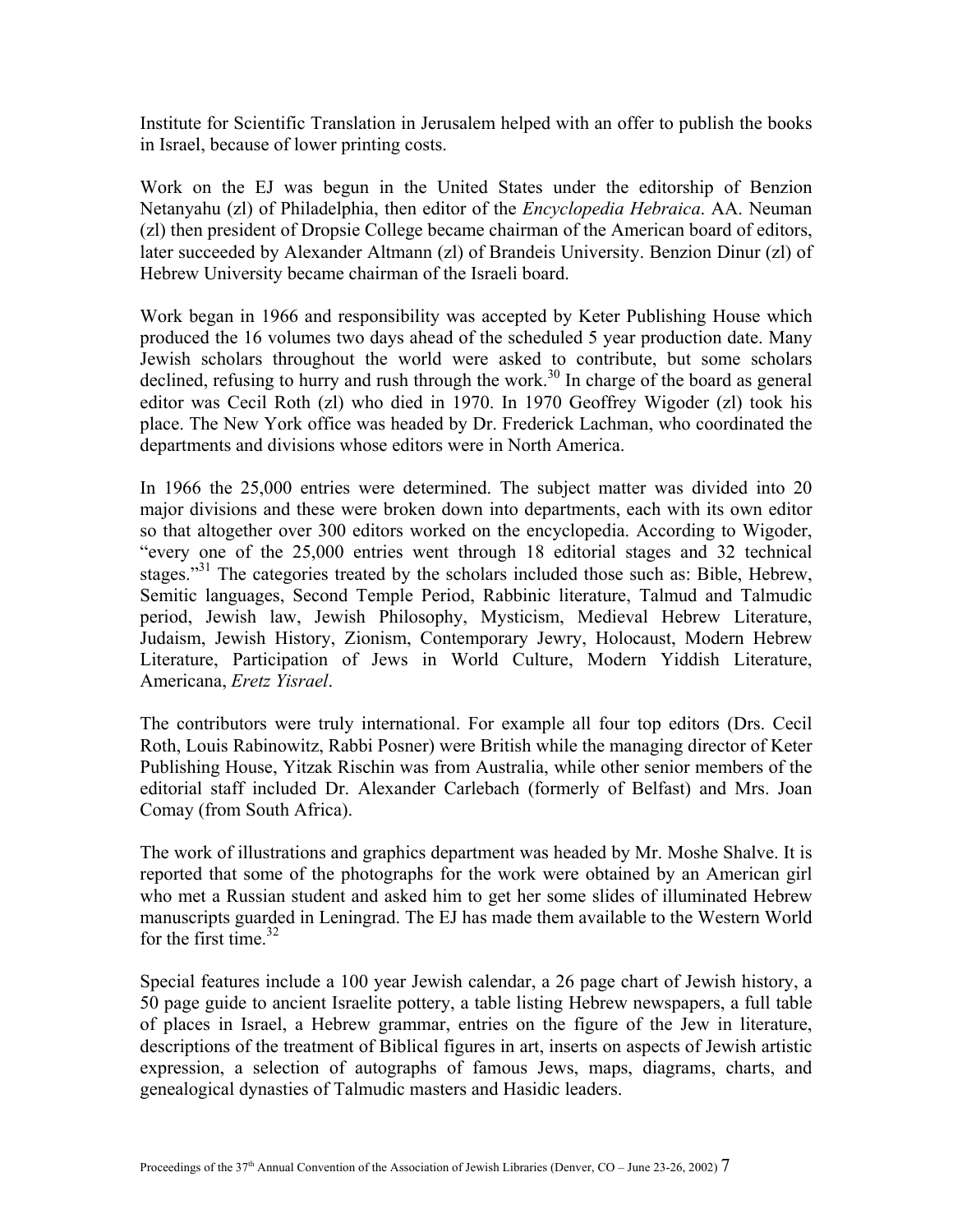#### **Recent Developments Effecting the EJ**

In Ariel we read, "Every field of Jewish scholarship has undergone basic revision in the light of discoveries such as the Cairo Geniza and the Dead Sea Scrolls; the application of the social sciences- sociology, economics, demography- to Jewish history; the perspective of the biblical period afforded by archaeology and the new illumination of the entire Near East of antiquity."<sup>33</sup> The EJ is a result of these new disciplines and approaches. The introduction to the EJ notes, "Social and economic history was barely recognized as a subject for serious research three quarters of a century ago; now it takes a foremost position in historical scholarship."[34](#page-20-22)

The following chart can be used to compare the JE with the EJ

| Jewish Encyclopedia                 | Encyclopaedia Judaica                             |
|-------------------------------------|---------------------------------------------------|
| European and American scholars      | 55% Israeli scholars/ 30% U.S. scholars           |
| No index                            | computerized index                                |
| 26 columns on Jewish ethics         | 10 columns on Jewish ethics                       |
| Jewish law classified in Rabbinics  | Jewish law as an independent discipline           |
| Legendary material                  | Legendary material more downplayed                |
| No entry for Kabbalah               | Scholem's 120,000 word<br>essay<br>on             |
|                                     | Kabbalah <sup>35</sup>                            |
| Downplay Hasidism                   | Long essay on Hasidism and genealogical<br>tables |
| No Jewish life in Muslim Lands      | Jews in Muslim lands                              |
| Rabbi Akiba essay by Louis Ginzberg | Rabbi Akiba essay 1/3 JE length                   |
| 26 columns on Jesus                 | 8 columns on Jesus                                |
| Sparse on Biblical Archeology       | Many findings on Biblical Archeology              |
| <b>Black and White</b>              | Color photographs                                 |
| Pre-Holocaust (post-Dreyfus)        | Post-Holocaust                                    |

The EJ is the product of developments in the growing understanding of the full significance of East European Jewry in Jewish history, the impact of Jews in Muslim lands, the study of Jewish mysticism by Gershom Scholem, the subject of Jewish law as an independent discipline from Talmud and Rabbinics, the importance of Jewish art, the increased interest in Yiddish language and literature, Biblical Archeology, the field of modern Zionism in all its political, national, religious, and cultural forms, and the Holocaust which has all developed as a result of a still evolving understanding of Jewish studies. Chaim Raphael refers to this expansion of scope in modern Jewish studies as a "changing point in consciousness."[36](#page-20-24) *Catholic Library World* notes, "New developments in scholarly research is consolidated into this work: The Dead Sea Scrolls, recent excavations, Masada, the Dura-Europas synagogue in Syria- all relatively recent discoveries are evident."<sup>[37](#page-20-18)</sup>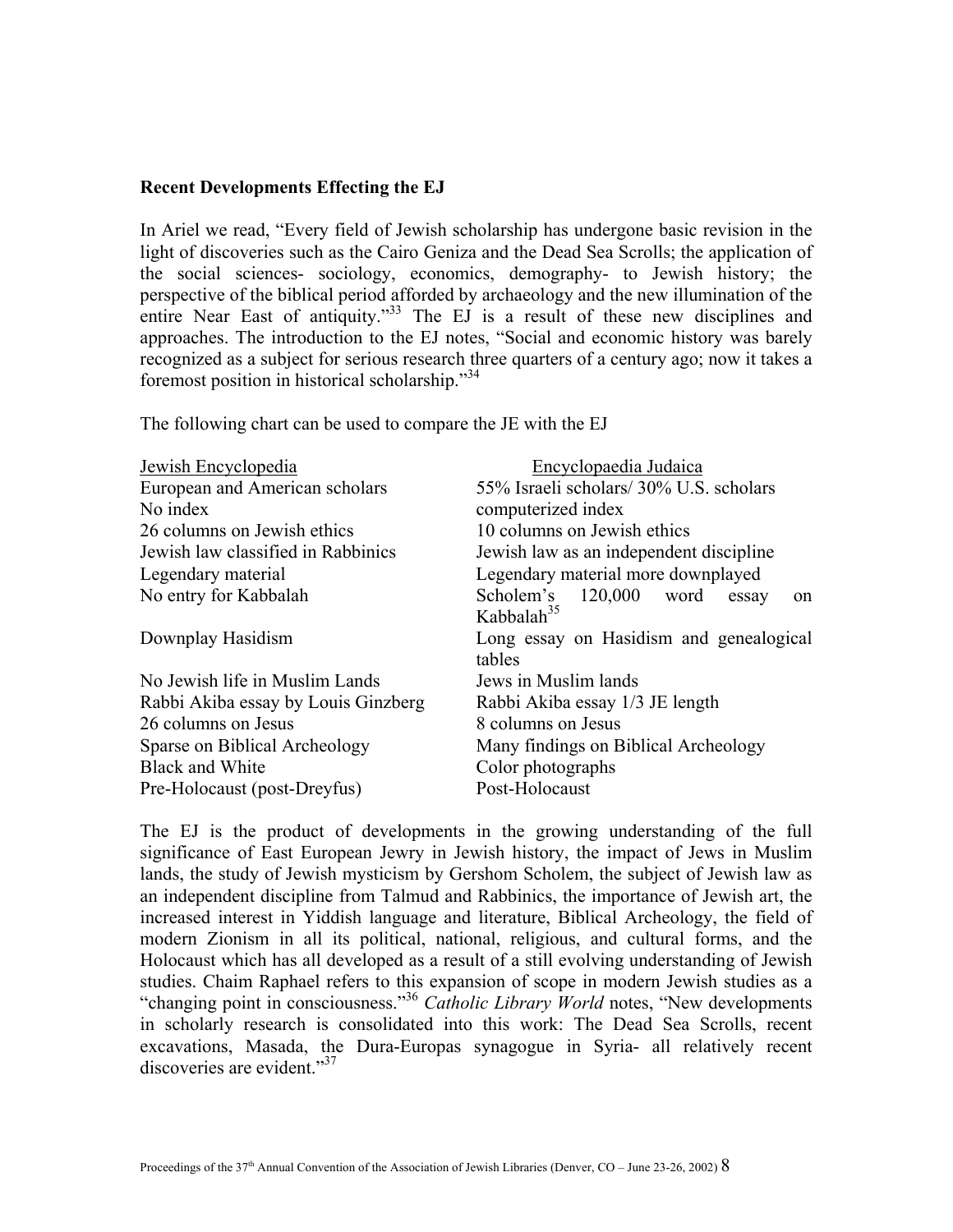The contributors of the EJ do not fail in being seriously interested in the past because they view the past as dated and the present superior to the past. Rather the perspective is taken that views all periods equally immediate to God. Many of the contributors survived the Shoah and had no false illusions in the superiority of the present. However we can note the Enlightenment assumption that values "scientific method" above "medieval superstition and backwardness" is probably a bias the EJ does not escape. The perspective of scientific historicism holds itself superior to religious beliefs that can not be proven and which it views as naïve and uninformed.

### **Traditionalist Unease with the Modern Biblical Approach in the EJ**

Chaim Raphael claims that the modern critical treatment of the Bible in the publication of the 1901-1906 JE, was more of a shock in 1906, than in the EJ of 1972. During the  $19<sup>th</sup>$ and 20<sup>th</sup> centuries German Biblical scholarship, basing itself on Ibn Ezra and Spinoza had opened the Bible up to a radically different approach that called into question the unitary nature of the Torah as a divinely revealed work written by Moses on Har Sinai. In 1901- 1906 the JE contained three sections in approaching the Bible: Traditional, Legends, and critical.

Raphael asserts that to read the critical section for a traditionally-educated Jew was almost like eating non-Kosher food. He comments, "Even to read it was daring. To believe it, even tentatively, was almost blasphemy."<sup>38</sup> German scholarship had called for (1) comparisons of the Bible to parallels in ancient Mesopotamian Literature,  $39(2)$  the understanding of religious ceremonies through anthropology and folklore, (3) application of the findings of archeology to parallels with other ancient cultures of the Near East,  $40$ (4) etymological studies of Hebrew with Aramaic, Sumerian, Akkadian, etc.<sup>41</sup> and (5) the *Wellhausen Documentary hypothesis* that the Pentateuch is an amalgam of four sources (JEPD) and the process of editing and redaction.<sup>[42](#page-20-16)</sup>

According to Raphael the passing of seventy years has made the appearance of these views in the 1972 EJ less shocking. Even traditionalists, have become more acclimated to and tolerant of the radical findings of Higher Bible criticism. The EJ still recognizes the difficulty that some of its material on the Bible may have for some traditionalists. It notes, "Special problems were posed in the Bible division in view of the great varied and even radically opposing attitudes to the Bible and Bible Scholarship… It was felt that an encyclopedia designed to reflect all aspects of knowledge relevant to Jewish culture must in the sphere of Bible bring to the reader all views from the most traditional to the most critical. $^{7,43}$  $^{7,43}$  $^{7,43}$ 

Nonetheless the 1972 EJ is modern in its capacity to usher the reader into a kind of skepticism and away from the traditional faith placed in the Pentateuch as the word of Gd. For example by showing internal apparent inconsistencies in place names as evidence for a complex multiple editing process or the repetition of certain teachings, themes, phrasing, and terminology by a particular editing school… some readers' faith may be called into doubt. The section on the *Masorites* and *Masorah* also suggests that the Biblical text was subject to subsequent editing and revision. The 1972 EJ does however,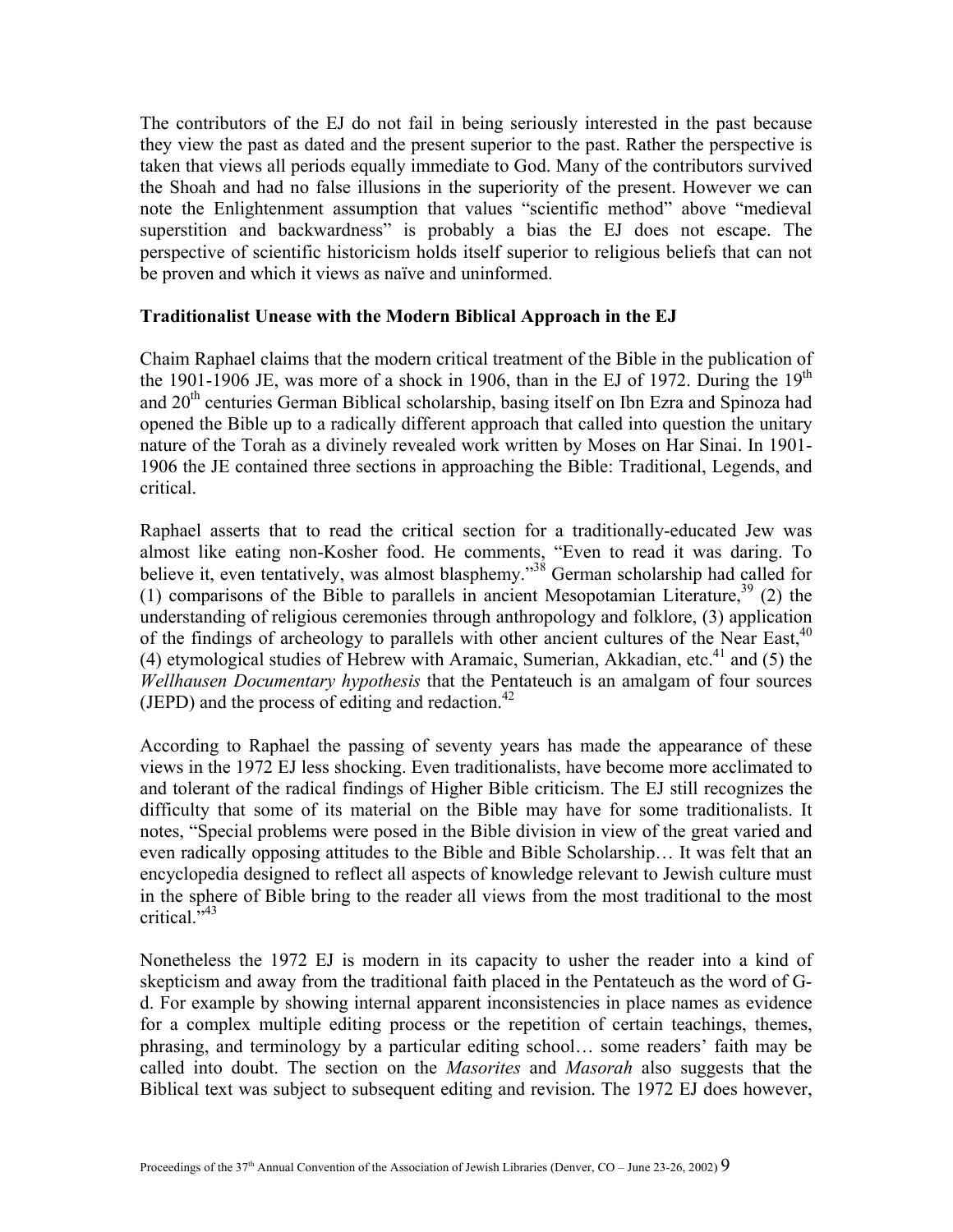contain a postscript by Rabbi Louis Rabinowitz emphasizing that the true traditionalist still believes that the entire Torah is a "unitary document, divinely revealed, and entirely written by Moses (except for possibly the last eight verses recording his death written according to the *gemara* either in a moment of prophecy or by Yeshua ben Nun).

# **The Differences in Introductions of the JE, The German** *Judische Lexicon***, and the EJ**

As we have seen one of the purposes of Singer's 1901-1906 JE, as stated in the introduction, was to rebut anti-Semitism, which, it believed, could be corrected by eradicating ignorance.<sup>44</sup> The Enlightenment assumption that reason, knowledge, and argument were the cure to persecution caused by ignorance influenced the motivation for the making of the JE. Singer's naïve view that ignorance is the root of all evil is made problematic by the fact that one of the most educated groups of people in the world, the Germans, were instrumental in trying to exterminate the Jewish people.

The reader of the introduction of the German *Judische Lexicon* which began in the 1920s and the 1972 EJ in English will be struck by the differences concerning the phrasing of the stated purposes of these two works. In the *Geleitwort [45](#page-20-28)* of the German Encyclopedia there is emphasis on the urgency (*dringende*) of the need for such a work whose purpose is to gather (*zu sammelnden*) knowledge (*Wissenstoffes*) in immense ascent to a thorough knowledge (*ins Unabsehbare gestiegen, anderseits eine auf inniger Verrautheit),* for a reliable understanding of Jewish Science in all its ramifications (*zuveilissige Kenntnis der Judischen Wissenschaft in allen ihren Verzweigungen*) to promote community awareness (*gemeinverstandlichen*). We read in the *Geleitwort* of the danger (*die Gefahr*) of forgetfulness (*Vegessenwerdens*) of the Jewish community as a result of small familiarity with the Hebrew language (*Infolge der geringen Kenntnis der Hebraischen Sprache*). It would appear that before impending crisis and catastrophe in Jewish history a pattern emerges whereby a need to provide access to the well springs of Jewish learning is made available in an effort to avert disaster.

The goal of the German *Judische Lexicon* is to widen (*weiten*) the Jewish *circle (Judischen Kreisen)* of access (*der Zugang*) to the sources of Jewish *science (zu den Quellen judische Wissenschaft*) so that Jewish spiritual history (*judischer Geistesgeschichte*) will not be locked *(verschlossen)* and lost to the community.<sup>46</sup> The purpose (*Zweck der Enzyklopadie*) is summed up in the sentence*, "Darum bedeutet die Schaffung* (There is the meaning of the production) *einer modernen Enzyklopadie des Judentums gewissermassen* (of a modern Jewish Encyclopedia to a certain degree*) eine Erlosungswerk fuer* (as a redeeming work for) *viele zerstreute* (disseminating*) und meist unzugangliche* (making accessible the inaccessible) *historische Werke des Judentums* (the historical work of the Jews).

The passionate determination for a "redeeming work" (*Erlosungswerk*) in the German *Judische Lexicon* is substituted by a cool appeal to objectivity in the English EJ. In Ariel the purpose of the work is put this way, "An up-to-date balanced summary of knowledge and scholarship on every subject of Jewish interest- this is the objective of the English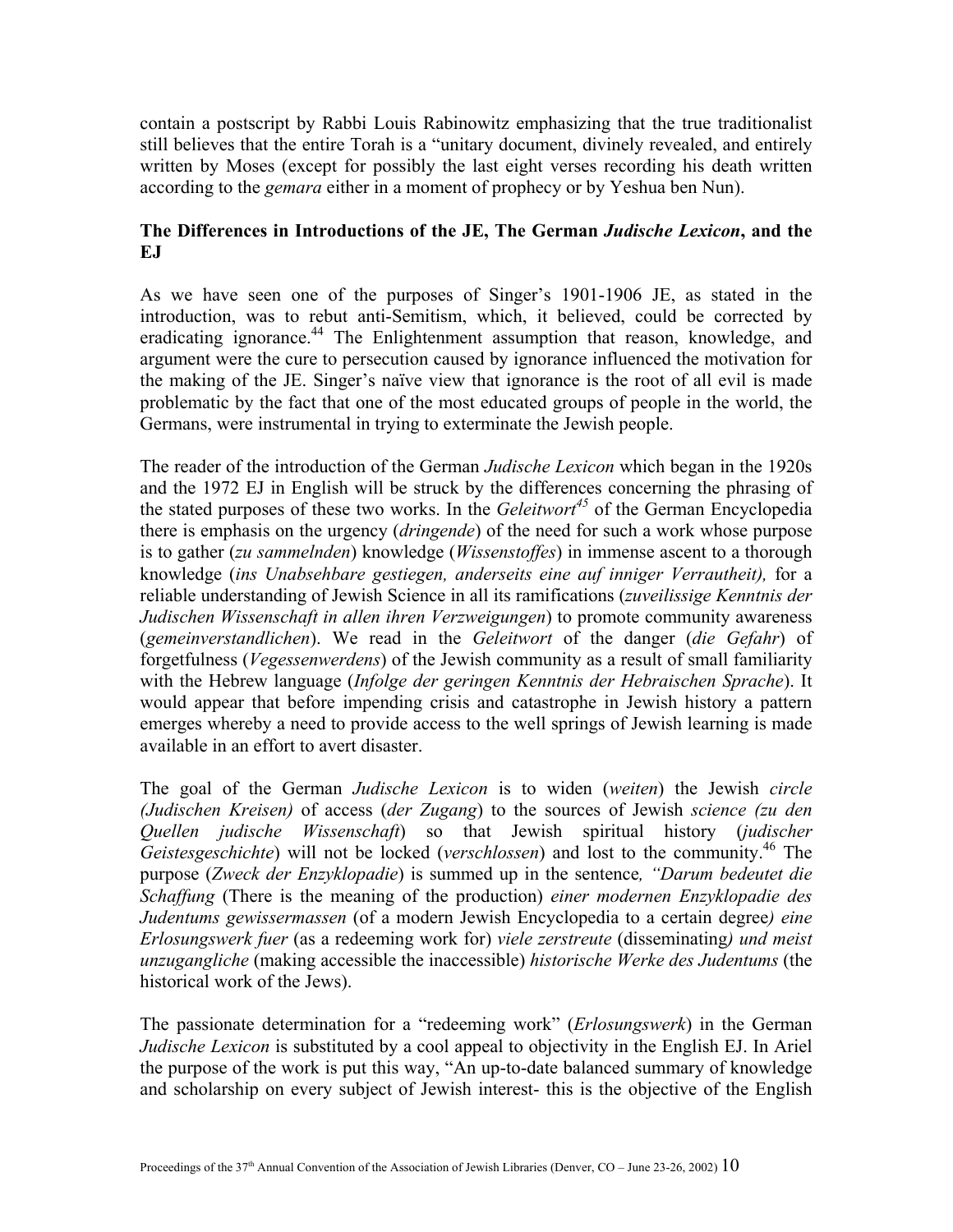language *Encyclopaedia Judaica*."[47](#page-20-30) *Booklist* notes a threefold purpose of the English EJ by writing, "The value of this work is in the role it can play in Jewish education and culture, in the spread of Jewish knowledge… and in the closer linking of Israel with Jews as well as non-Jews the world over.["48](#page-20-31) Silver notes the importance of Israel as the center of the EJ's production by remarking, "EJ asserts the claims of Israeli scholarship to primacy in the world of Jewish learning. Germany had its day in the late nineteenth century, which was marked by the *Real-Encyclopaedie des Judentums*; the Englishspeaking world had its day, which was signaled by the JE; and now, Jewish learning centers in Jerusalem, which to the EJ's editors is its natural home.<sup>1[49](#page-20-21)</sup>

## **Positive Reviews of the Encyclopaedia Judaica**

## A. *Charles Berlin for Library Journal*

Charles Berlin calls the publication of the *Encyclopaedia Judaica* "a very welcome event."<sup>50</sup> Berlin writes, "The publication of this work, providing a synthesis of this vast corpus of information, with special attention to the past 75 years (especially the development of the Jewish community in the United States, the destruction of European Jewry in the Holocaust of World War II, and the establishment of the state of Israel), is a very welcome event." Berlin further writes, "A welcome feature that greatly enhances this handsomely bound set is the approximately 8000 illustrations, although frequently the choice of a title page for an illustration is ill-advised, and in many instances it is difficult to justify the space allocated to a particular illustration.<sup> $51$ </sup> Berlin notes that generally consultation with the 560 page index is "well worth the effort." Berlin concludes his review with a positive assessment by writing, "But as the latest, most comprehensive, and in many cases, most authoritative summary of research in all areas of Jewish scholarship, this new encyclopedia should be readily available in, and is recommended for, all academic libraries and medium and large public libraries."<sup>[52](#page-20-16)</sup>

## B. *Daniel Jeremy Silver for CCAR Journa*l

Daniel Silver is generally positive about the EJ.<sup>53</sup> Daniel Silver opens his book review of the EJ with the following positive remark, "Probably the most important event in our scholarly world last year was the publication of the *Encyclopaedia Judaica* (EJ) under the general editorship of Cecil Roth. The volumes are beautifully printed and the pages are full of colored reproductions, charts, maps, and photographs which give the books a live and vigorous air. For those of us who were weaned on the Jewish Encyclopedia (JE), the new EJ emits a sense of life and of the present which the softer print and more modestly styled older set simply did not exude."<sup>54</sup> Silver confesses that the haste of the publication has not made for slovenliness. He asserts that in the hundred pages of the encyclopedia he has read he has yet to find a major typographical error. Silver considers it a good thing that the EJ's emphasis "is on the todays and tomorrows of Jewish life" for "its Judaism belongs to a live people." Silver notes the great advancement to learning in mysticism and *Kabbalah* as the result of Scholem's contribution. Towards the end of Silvers review he concludes on a positive note by writing, "With it all, EJ provides us with a good and valid encyclopedia. Those interested in historic theology and philosophy may find that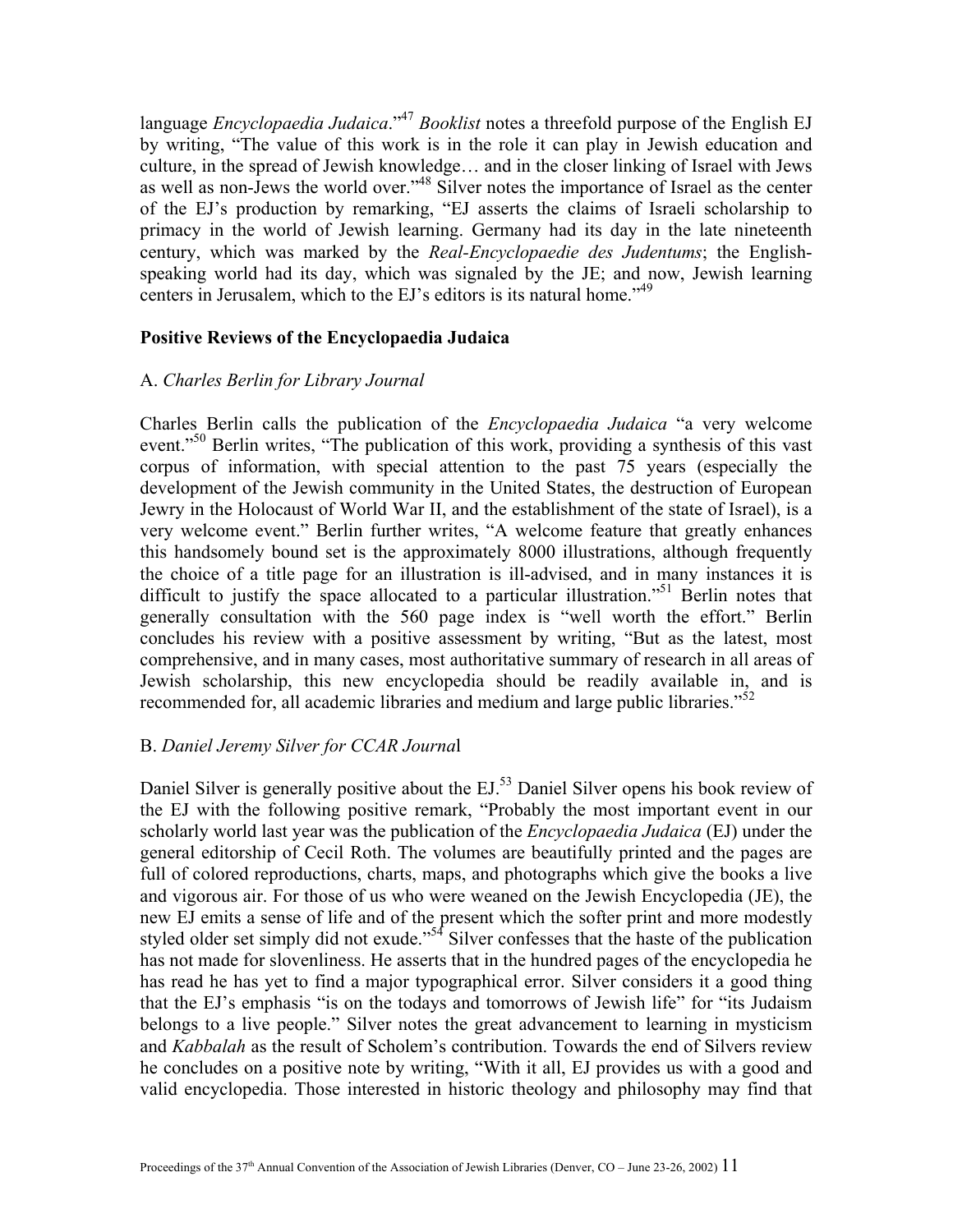some articles are not the equal of the JE predecessors. But some are better. The article on Jerusalem is a masterpiece. Any judgement should recognize that the EJ's great virtue is that it is concerned not merely with antiquarian scholarship. JE presented us completed faith. EJ presents us the Jewish people. It is much more vigorous, alert, and vibrant.<sup>3[55](#page-20-33)</sup>

## C. *Time Magazine- a popular magazine with a large readership*

*Time* magazine is generally positive<sup>56</sup> and calls the EJ "monumental." It cites the input of Israeli Botanist Yehuda Feliks to illustrate how the exciting field of modern genetics has much insight to offer on the ancient story of Jacob's breeding of monochrome sheep to produce spotted offspring. *Time* magazine implies that the new field of genetics is creatively applied to the interpretation of Jacob's secret as a keen perception of the laws of heredity to mate hybrids so that their recessive genes emerge to produce a maximum of spotted offspring. The reviewer in *Time* magazine positively comments, "Feliks' hypothesis, complete with genetic charts showing the results of the crossbreeding, is one of thousands of examples of the learned, the witty, and the arcane that fill the *Encyclopaedia Judaica*...<sup>5[57](#page-20-10)</sup> *Time* magazine further positively notes, "The result shows few signs of haste. Some entries are so exhaustive as to be exhausting…" Time further is positive when it writes, "Such flaws pale beside the quantity and quality of the material that is included. Historian Arthur Hertzberg's meticulous article on Jewish identity examines every mode of definition, historical, sociological, and religious, carefully setting the Orthodox view against others."<sup>58</sup> *Time* further positively concludes, "David Flusser of the Hebrew University of Jerusalem has written a treatise on Jesus that Christians would do well to read." *Time* considers Gershom Scholem's 83 page article on *Kabbalah* "the most lucid treatment of the complex subject available."[59](#page-20-23) *Time* is not alone in noting that the pages of the EJ are interleaved "with magnificent illuminations from medieval Jewish manuscripts and pictures of mosaics and frescoes from ancient synagogues."

### **Criticisms of the EJ: Zeitlin, Agus, and the Jewish Spectator**

### A. *Zeitlin*

Zeitlin asserted that the Jewish community does not have the reservoir of expert Jewish scholars capable of ascending to the task of the EJ. He writes towards the end of his critique, "The publication of the EJ is not a major accomplishment of world Jewish scholarship. On the contrary it reveals the paucity and decadence of Jewish learning. Many articles are below the standards of a good encyclopedia, they are sophomoric. The items dealing with the early history of the Jews are replete with distortions of historical facts. They may misguide the reader. In the articles on *Halakhah* and Rabbinics we note the lack of understanding of the text. The contributors are not to be reproved. A person cannot give more then he possesses. Many of the contributors are scholarly benighted. The blame is with the publishers and editors."<sup>60</sup> Zeitlin suggests that publishing of the EJ was an effort in public relations. Zeitlin finds twelve aspects of the EJ which he faults.<sup>[61](#page-20-12)</sup>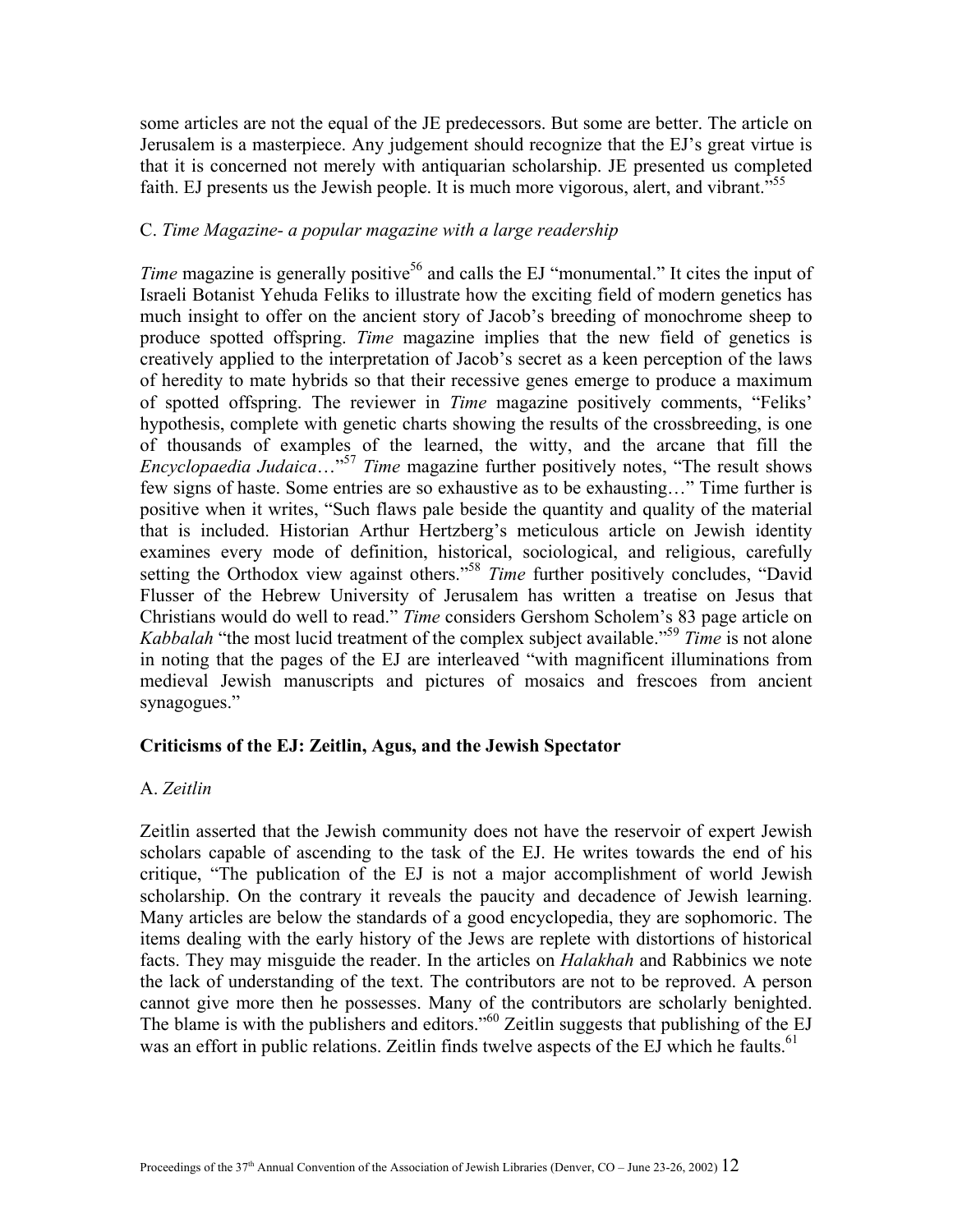## B. *Agus*

Agus is critical of the EJ for its inadequate treatment of reform and conservative Judaism. Further Agus feels that the Jewish attitudes toward Christianity are too brief and not well developed.<sup>62</sup> Agus writes, "The main failing of the EJ in relation to Christianity is that it does not contain a positive evaluation of the ideals that Christianity conveyed to Western culture, nor does it take up the task of explaining why Christianity succeeded in winning the Roman world, whereas Judaism failed to do so, a question that is certainly in the mind of the modern Jew."<sup>[63](#page-20-36)</sup>

## C. *The Jewish Spectator*

Like Zeitlin, Trude Weiss-Rosmarin in the *Jewish Spectator* points out inaccurate information and claims the existence of a generally low level of scholarly expertise. The *Jewish Spectator* asserts that the work is laden with errors concerning more traditional Jewish areas of study where faith and *Halakhah* still remain strong. We read, "As for teachers of the *Mishnah* and *Talmudim*, only the more important ones are listed- the *Tannaim* on one folio page and the *Amora'im* on two folio pages."<sup>64</sup> The Spectator implies that the EJ is harnessing authoritative Western modes of scholarship to short change the representation of Judaism's more traditional heritage.

The *Jewish Spectator* is highly critical of the editors of the EJ's penchant for Jews prominent in the world of entertainment while giving less attention to current Jewish scholars.<sup>65</sup>

As for keeping up with recent developments, the *Jewish Spectator* claims that the EJ has failed in that area when treating the work being done on the Cairo *Genizah*, U.S. Jewish communities, the Who is a Jew Controversy, and the Shoah. The *Jewish Spectator* suggests that the editors of the EJ might have achieved their goals more successfully if they had attempted through greater care and thoroughness to compile a shorter reference book of precise factual information rather than a reference book in the French Encyclopedist tradition of numerous book length expositions.

### **Conclusion:**

Both the 1906 JE and the 1972 EJ constitute important compilations of Judaica. Both have sought to catalogue, preserve, and promote knowledge about Judaism and the Jewish people in order to enhance our legacy and to overcome ignorance and anti-Semitism. As with all such ambitious and living documents, they have attracted both praise and criticism. The lively debate generated by these works is a testament to the dynamism and vigor of modern Jewish scholarship. It is the constant striving to improve, reformulate, add to, and go beyond these reference works that epitomizes the richness of Jewish Studies today.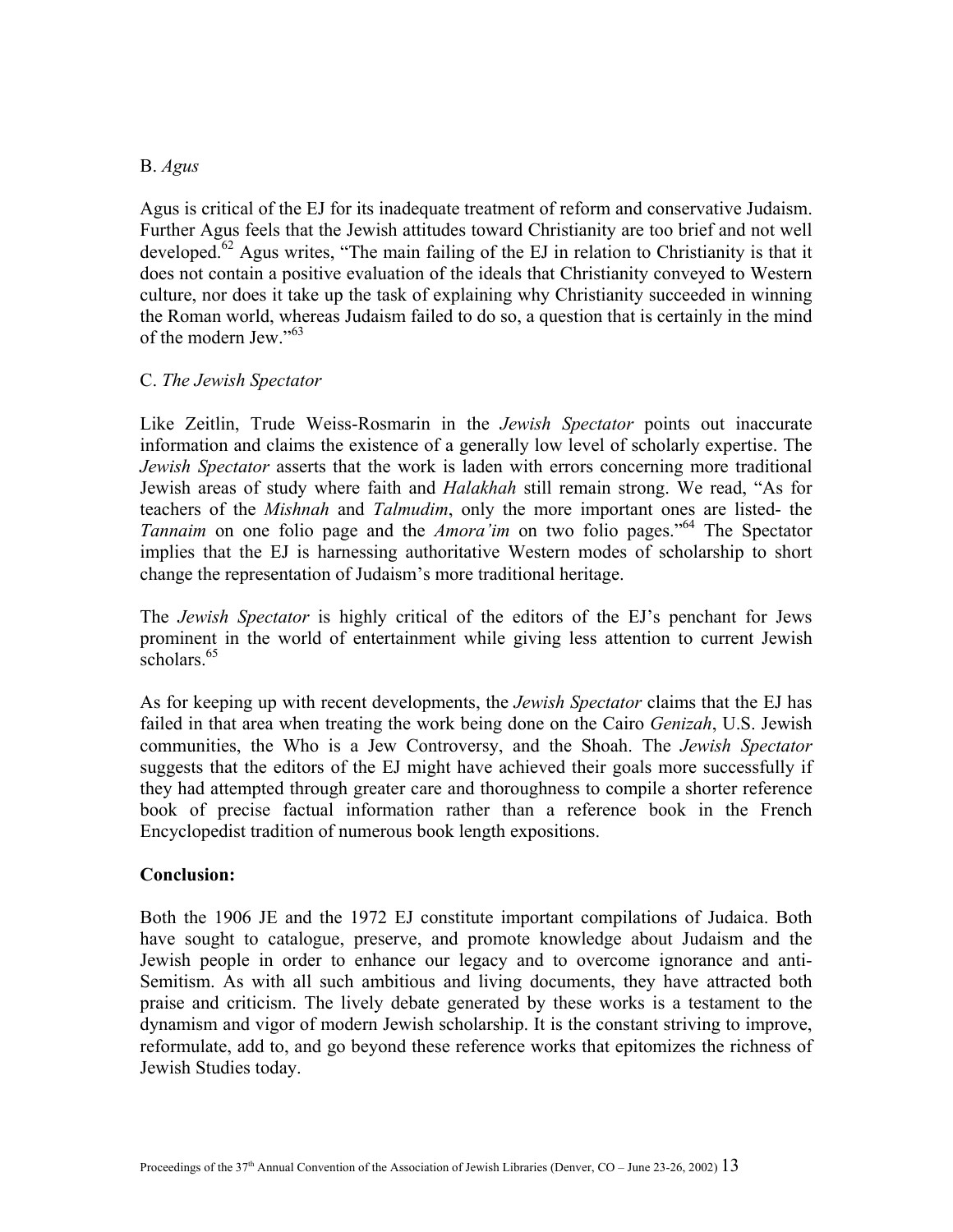$3$  Library Journal, (August 1972), 2562.

<sup>4</sup> Catholic Library World, (October 1972), 163.

<sup>5</sup> Zeitlin, Solomon, <u>JQR</u> 63 (1972-1973), 1-28.

<sup>6</sup> American Israelite (11 July, 1901): 1.

 $<sup>7</sup>$  A Historic Jewish Banquet in the City of New York (tendered to the Editors and Publishers of the Jewish</sup> Encyclopaedia) (New York, 1901), 15; Kohler wrote, "The Jewish Encyclopaedia goes forth as a peacemaker and friendly intermediary between all shades of opinion among the Jews, between Orthodoxy and Reform, Radicalism and Conservatism, Nationalist and Cosmopolitan, as well as between Jew and non-Jew." Kohler in an appeal to Jewish unity later wrote, "Let all differences of opinion be waived. Let all wrangling and bickering between Reform and Orthodoxy, between Conservative and Radical, between East and West, in pulpit and press, cease once and for all! Mark well! There is no plural in the verb Sh'ma- hear; no plural to the noun Israel. I am the very last to deprecate Orthodoxy. It is the soil out of which we have drawn sap and marrow" ( Kaufmann, Kohler, A Living Faith: Selected Sermons and Addresses from the Literary6 Remains of Dr. Kaufmann Kohler, ed. Samuel S. Cohon (Cincinnati, 1948), 8-18.).

<sup>8</sup> Presbyterian Banner (Pittsburgh), (18 June 1901) and St. Paul Dispatch (20 July 1901), in Opinions of the Worlds Press, 13-14, 21-22.

<sup>9</sup> Hirsch, Emil G., Athenaeum, no.3907 (13 Sept 1902), 346.

<sup>10</sup> Eisenstein, Judah David, Critical Review of the Legal Articles of the Jewish Encyclopaedia Volume 1 (including discussion with Lewis N. Dembitz and S. Mendelsohn) (New York, 1901), 1-13; idem Otsar zikhronotai: (New York, 1929), 320-29.

<sup>11</sup> Both Steinschneider and Ahad Ha-Am came to acknowledge the importance of the JE. Ahad Ha-Am corresponded with Singer concerning the possibility of issuing a Hebrew translation and Steinschneider too changed his mind about its value. See: George Alexander Kohut, "Steinschneideriana," Studies in Jewish Bibliography and Related Subjects in the memory of Abraham S. Freidus 1867-1923 (New York, 1929), 84-85, 107-108; Ahad Ha-Am, *Igrot Ahad Ha-Am* (Jerusalem, 1924), 3: 19-20, 23-35.

<sup>12</sup> In Rabbinic theology the Talmud is a co-terminous revelation with the Torah on Har Sinai because Pirke Avot reads, "*Moshe Kebel Torah MiSinai*" and since the text does not say "*ha-Torah*" but "*Torah*" in general it refers to the *oral law* as well as the *written law*.

<sup>13</sup> Schwartz, Shuly Rubin, The Emergence of Jewish Scholarship in America: The Publication of the Jewish Encyclopaedia, Cincinnati: Hebrew Union College Press, 1991, 130.

<sup>14</sup> Schwartz, Shuly Rubin, The Emergence of Jewish Scholarship in America: The Publication of the Jewish Encyclopaedia, Cincinnati: Hebrew Union College Press, 1991, 165.

 $15$  Ibid.,  $108$ .

16 Jewish Encyclopaedia, Preface, p.xiii.

<sup>&</sup>lt;sup>1</sup> Agus, Jacob, "The Encyclopaedia Judaica," Conservative Judaism 26, (1971), 46

 $2$  Choice (October 1972), 449.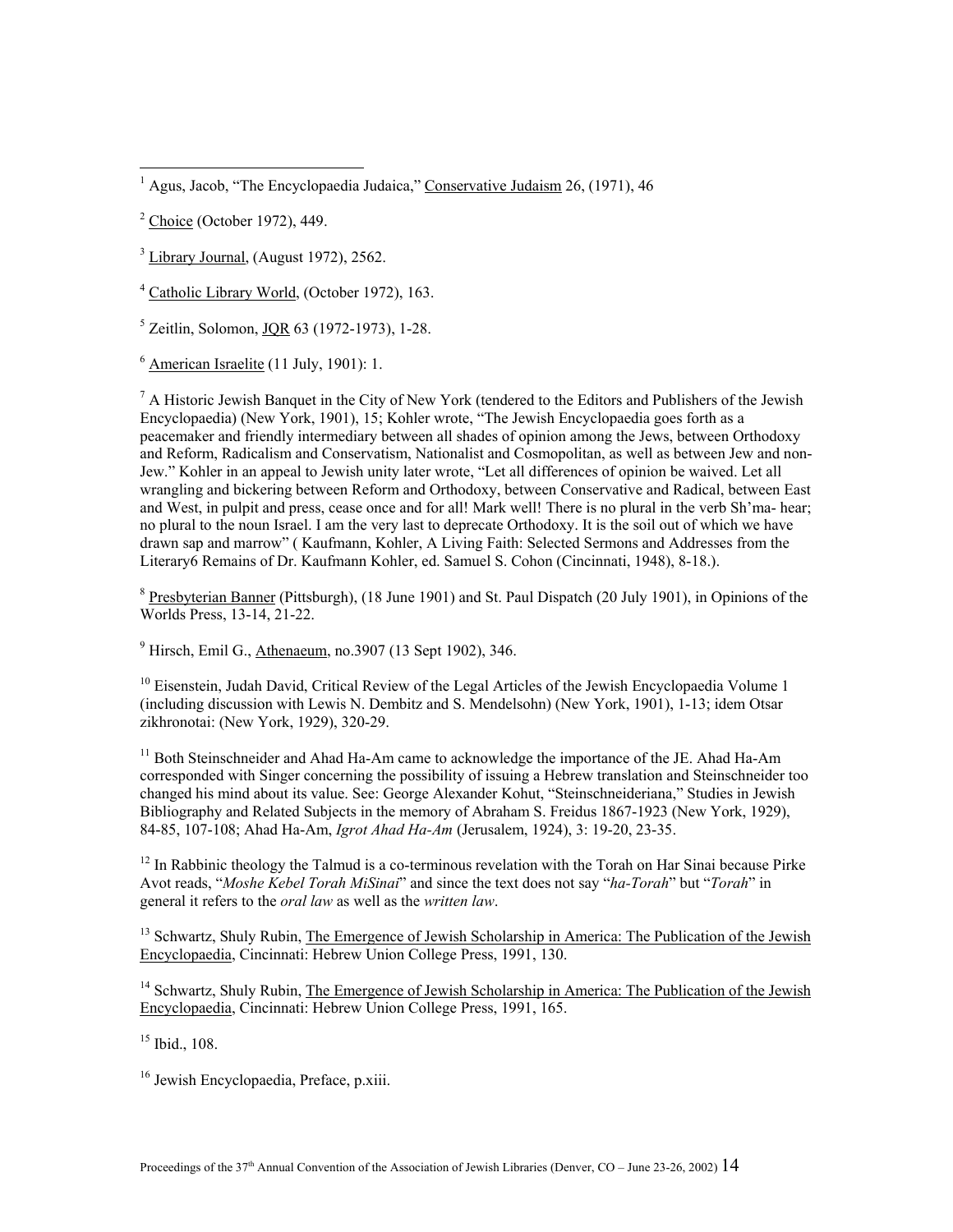<sup>17</sup> Eisenstein's critique of the sympathies of the JE for Higher Biblical criticism must be tempered with the fact that Joseph Jacobs as later head of Biblical entries sought to attempt to present what was felt to be the proper Jewish attitude toward higher biblical criticism. Schwartz writes, "There is a definite though somewhat uneven movement away from the conscious embrace of both non-Jewish collaboration and the results of higher biblical criticism toward a more conservative Jewish stance that still remains grounded in scientific critical methods" (145). The tension between reform and conservative elements of the JE, but their shared commonality is seen in the following remark by Schwartz, "… though Lauterbach and his fellow traditionalist collaborators differed from their more liberal counterparts in their commitment to Jewish peoplehood, their personal observance of the *mitsvot*, and their uneasiness with Reform, all shared with their Reform collaborators a modern, historical conception of Judaism and were united by their commitment to strengthening Jewish life and *Wissenschaft des Judentums* in America" (163).

 $<sup>18</sup>$  Hirsch praises Zunz as the founder of the modern scientific study of Judaism. Zacharias Frankel's</sup> *Darkhe ha-mishnah* is called one of the most valuable attempts at systematic exposition of the history of rabbinic literature and theology. The history of *halakhah, Dor dor ve-Dorshav* by Isaac Hirsch Weiss is termed "stupendous."

<sup>19</sup> Schwartz, Shuly Rubin, The Emergence of Jewish Scholarship in America: The publication of the Jewish Encyclopaedia, Cincinnati: HUC Press, 1991, 119.

 $20$  Trachtenberg, Joshua, "American Jewish Scholarship," in the Jewish People Past and Present, vol. 4, N.Y., 1955, 415, 417.

 $21$  Baron, Solo W., Steeled By Adversity, Essays and Addresses on American Jewish Life, Philadelphia, 1971, 397-401

 $22$  Brisman, Shimeon, A History and Guide to Judaic Encyclopaedias and Lexicons, Cincinnati, 1987, 32

<sup>23</sup> Schwartz, Shuly Rubin, The Emergence of Jewish Scholarship in America: The Publication of the Jewish Encyclopaedia, Cincinnati: Hebrew Union College Press, 1991, 166.

 $24$  Previous motions for publishing Jewish Encyclopaedias can be noted. Isaak Jost in 1840 called on scholars to join in compiling an "*Encyclopadie der Judische-Theologischen und literarischen Kentnisse*. David Cassel and Moritz Steinschneider published a prospectus for a similar work in 1844. In 1837 Ludwig Philipson had proposed a *Real Encyclopadie oder eine Konversations-Lexikon des Judenthums*. In Eastern Europe during the same time Singer was promoting the idea of the JE, Ahad Ha-Am was simultaneously issuing a proposal in 1894 for a Jewish Encyclopaedia in Hebrew to be called, *Otsar Hayahadut*. The tradition of compiling Encyclopaedias can be said to stem from the 18<sup>th</sup> century where Diderot published his *Encyclopedie* between 1751-1757 to which D'Alembert, Voltaire, Rousseau, and Montesquieu contributed. The perspective of Diderot's Encyclopaedia was the Enlightenment which was very critical of superstitious religion and belief. *The Encyclopaedia Britannica* was published in 1771. La Grande Encyclopedie between 1882-1902 saw publication. *The Brockhaus Konversationslexikon*, *Chambers Encyclopaedia, The New American Cyclopedia* (1858), *Hastings Dictionary of The Bible* (1899-1902), and *Encyclopaedia Biblica* (1829-1903) followed.

25 The sixteen volume Russian Jewish Encyclopaedia, *Evreiskaia Entsiklopedaia* came out in St. Petersburg with contributors such as Zalman Shazar. This work tended to be particularly strong in East European Subjects. According to Solomon Zeitlin, this work is the best Jewish Encyclopaedia of all the Jewish Encyclopaedias (Zeitlin, Solomon, "Encyclopaedia Judaica: The Status of Jewish Scholarship," JQR 63 (1972-73), 28.

<sup>26</sup> There have also been a series of one-volume Jewish Encyclopedias that have appeared since 1958 including: (1) *The Encyclopaedia of the Jewish Religion* (Jerusalem-Tel Aviv, Massada- P.E.C. Press, 1966) edited by R.J.Z. Werblowsky and Geoffrey Wigoder; (2) *A Book of Jewish Concepts* by Philip Birnbaum (N.Y., Hebrew Publishing, 1964); (3) *The Book of Jewish Knowledge* by Nathan Ausubel (N.Y.,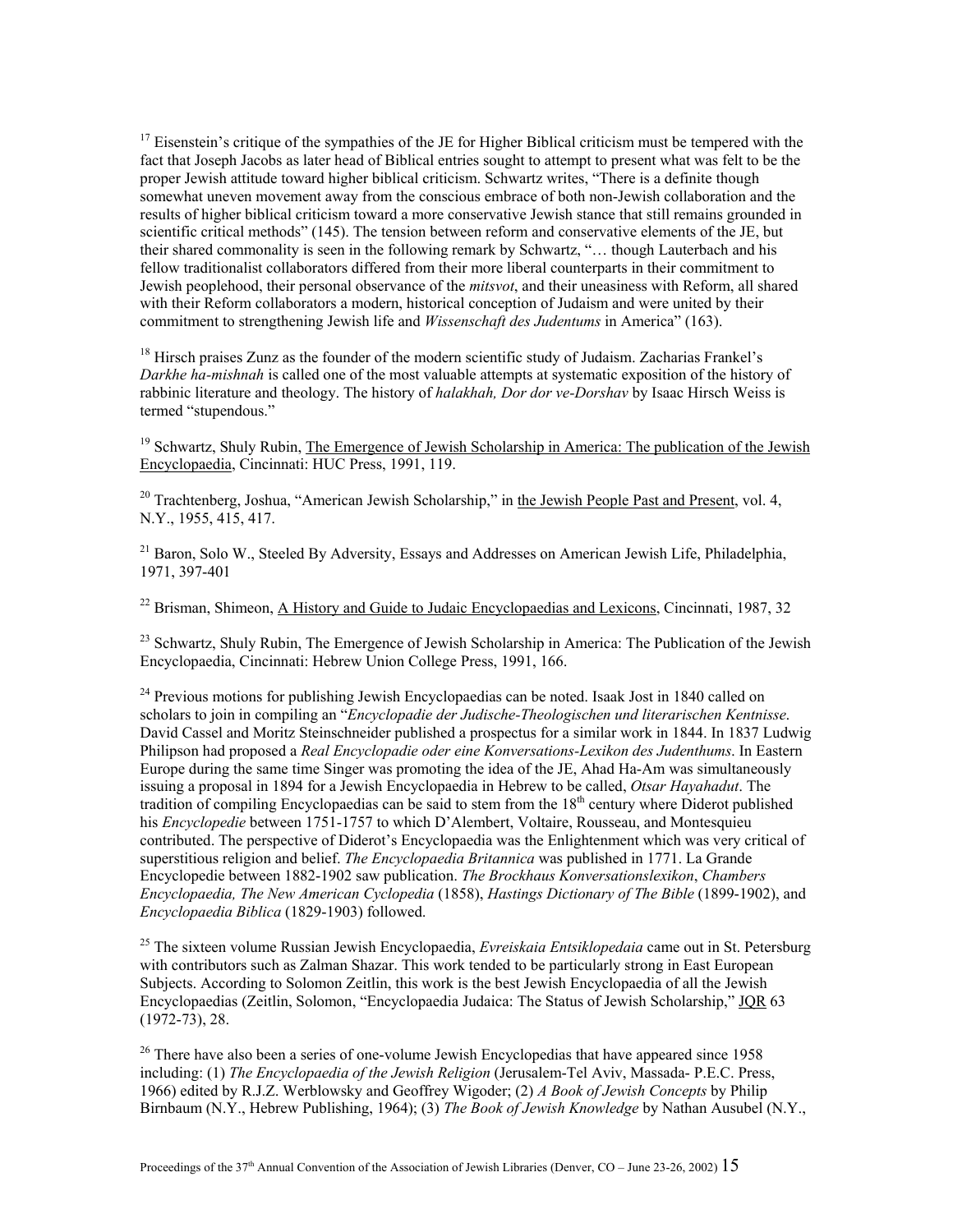Crown, 1964); (4) *The New Standard Jewish Encyclopaedia* (Garden City, Doubleday, 1970) edited by Cecil Roth and Geoffrey Wigoder; (5) *The Junior Jewish Encyclopaedia* ( $7<sup>th</sup>$  rev. ed., N.Y., Shengold, 1970); (6) Two volumes on Holocaust have appeared in Yiddish *Algemayne Entsiklopedye* as volumes 6 and 7 of Yidn (N.Y., Dubnov Fund and Encyclopaedia Committee, 1963 and 1966); (7) *Haentsiklopedyah Haivrit* (Jerusalem, Massada and Encyclopaedia Publishing Co., 1949-).

27 Wigoder, Geoffrey, Ariel, no.30-34, 1972-73, 108.

<sup>28</sup> Silver, Daniel, J., "Book Review," CCAR Journal, Vol. 19, no.4 (1972): 89.

29 American Zionist 62, (1971-72), 32.

 $30$  We read in Ariel, "experts were so wrapped up in teaching and in their own writings that they could not undertake an entry within our timetable" (109).

<sup>31</sup> Wigoder, Geoffrey, "Making The Encyclopaedia Judaica," Jewish Digest, (1972), 46.

32 American Zionist 62 (1971-72): 32.

<sup>33</sup> "The New Encyclopaedia Judaica," Ariel, no. 30-34, 1972-73, 108.

<sup>34</sup> Introduction to Encyclopaedia Judaica, 4.

35 Reinhold Scholem on January 5, 1973 wrote to Gershom notifying him, "*Time* (the issue of November 20, 1972) ran a story on Keter Publishing House's Jewish Encyclopedia and called your eighty-three-page article "the most lucid treatment of this complex subject. My copy of your article on the Kabbalah from the *Judisches Lexikon* has only fifty-one pages" (see: Gershom Scholem: A Life in Letters 1914-1982, edited by Anthony David Skinner, Cambridge, Mass.: Harvard University Press, 2002, p.448). Scholem responded from Jerusalem on January 30, 1973, "Its no wonder my present article on the Kabbalah is at least twice as long as the earlier essay in the first German language *Encylopedia Judaica*, volume 9, 1932 (and not the *Judisches Lexicon*, to which I didn't contribute). In reality, it's even much longer. For it's a summary of forty years of additional research. I wrote the first text in 1931; the other in 1970. Moreover, these articles on Jewish mysticism will appear in a special book, which should be at least four or five hundred pages" (450).

36 Raphael, Chaim, "Encyclopaedia Judaica," Commentary, (August 1972), 36.

37 Catholic Library World, (October 1972), 162.

38 Raphael, Chaim, "Encyclopaedia Judaica," Commentary (August 1972), 38.

<sup>39</sup> For example *Bereshit* can be compared to Babylonian *Enuma Elish*: the Joseph/Potiphar episode can be compared to *Egyptian Story of Two Brothers*; Torah law can be compared with case law in the Code of Hammurabi (1792 B.C.E.) i.e. the goring ox (Ex. 21:28-36), false accusation (Deut.5:20; 19:16-21; Ex.23:1-3), kidnapping (Ex. 21:16; Deut.24:7), sharecropping (Lev.19:23-25, adultery (Deut. 22:22), rape (Deut. 22:23-27), incest (Lev. 18:6-18; 20:10-21), strike parent (Ex.21:15), two men fight and cause miscarriage in women (Ex.21:22-25)

40 For example *Cherubim* and winged lions are also found in Assyrian culture. Further the term *Tzelem* in *Bereshit* has proven to be a physical object. Archeologists have found in the city of Assur in the 1930s a monument/stele/ statue called *Tzelem* which served as a substitute representative for individuals i.e. this is the Tzelem of so and so.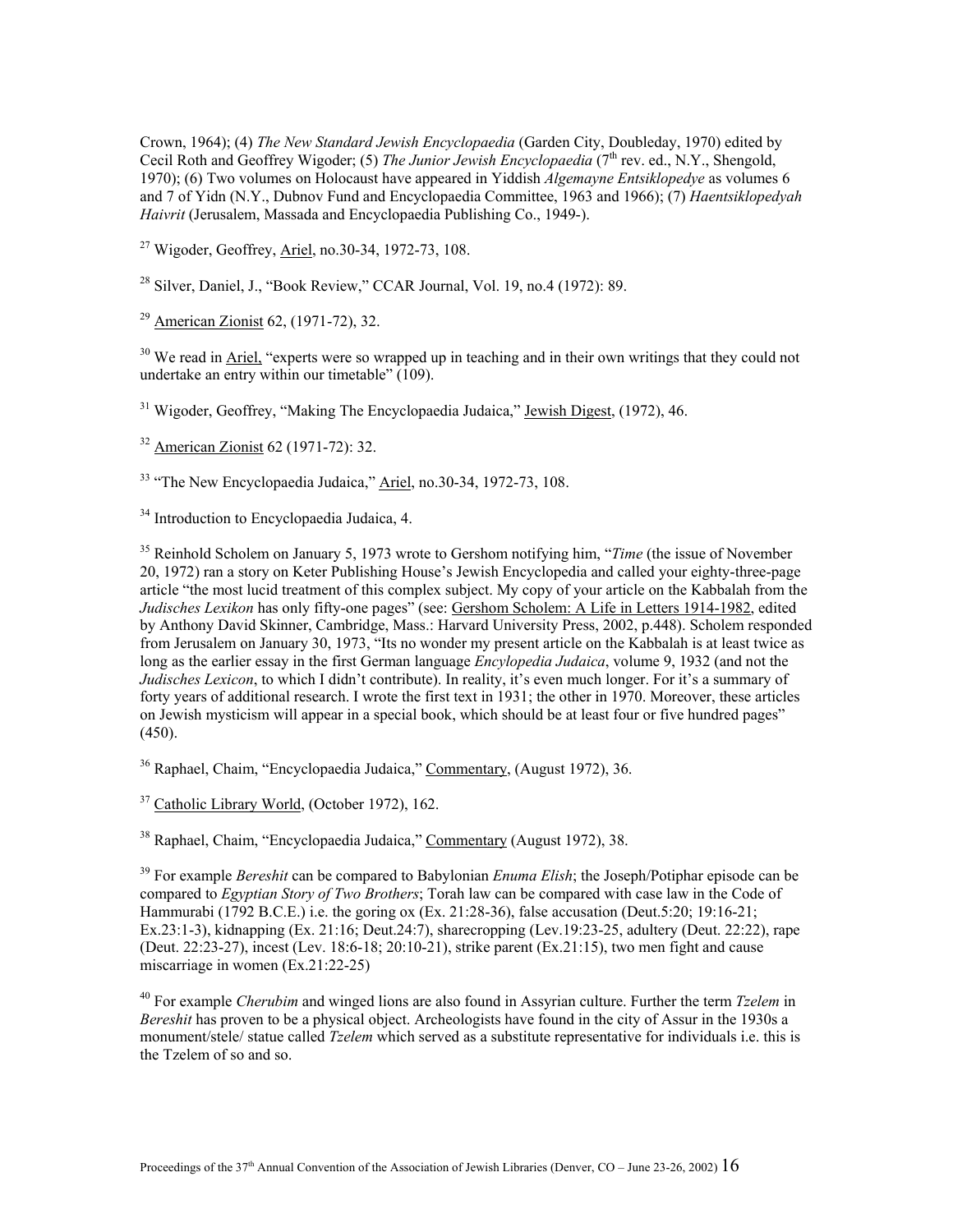41 For example Kutscher authored a work on loan words in the *Tanakh* i.e. the Egyptian loan word "*sack*" makes its way into the Joseph *novella*, the Akkadian loan word "*rakiah*" means copper beaten dome and finds its way into the creation account of the *firmament*, and "*Pardes*" is a loan word from Persian. Shmuel Krauss authored a dictionary of Greek and Latin loan words into the Talmud.<br><sup>42</sup> The documentary hypothesis can point to the fact that in some cases Sinai is called Horeb, Jethro is

called Hobab, etc to suggest different editorial schools. Further the fact that the manna and quail and Moshe striking the rock is mentioned two times is used to suggest two different editorial schools. Likewise three sets of the ten commandments in Exodus 20 (*Zakor et Yom HaShabat*) and Deuteronomy *5 (Shamoor Et Yom HaShabat)* suggest different editorial schools. Modern critics of the Bible argue that the ten commandments in Exodus 34 are the product of an organized agricultural society for it says, "Six days you shall work, but on the seventh day you shall cease from labor, you shall cease from labor even at plowing time and harvest time…" Traditionalists can claim that such claims have already been treated in the *gemara* for example which mentions that Jethro had seven names. The conclusions traditionalists draw from this evidence is radically different than the Documentary hypothesis.

43 Introduction to *Encyclopaedia Judaica*, p.9; It should be noted in some cases the EJ is closer to the traditional view than the JE. For example the critical section of the JE suggest that the biography of Abraham in Genesis is probably to be regarded as legendary, while the EJ remarks that the evidence of sociological and onomastic nature that has been accumulated since the discoveries of Nuzi and Mari tends to show that Abrahamic traditions are more likely to be authentic reflections of a true historical situation rather than retrojections from a later period.

44 Raphael, Chaim, Commentary (August 1972), 38.

<sup>45</sup> The following literal translation from the German 1920s EJ is by David B. Levy.

<sup>46</sup> Leo Strauss writes of Germany's liberal democracy that offered German Jews assimilation but through this process had locked them off from their Hebrew traditions. In some sense Hermann Cohen's Die *Religion Der Vernunft* in the spirit of Kantian *Aufklarung* was an attempt to lead Wissenschaft des Judentums Jews back to the roots of the prophetic tradition. (see: *Die Religionskritik Spinozas als Grundlage seiner Bibelwissenschaft Untersuchungen zu Spinozas Theologisch-Politischen Traktat*, "Vorwort," Akademie-Verlag, Berlin 1930.)

47 Ariel, no.30-34, 1972-73, 107.

48 Booklist, (November 1, 1972), 212.

<sup>49</sup> Silver, Daniel J., CCAR Journal, vol. 19, no.4 (1972): 89; Silver further remarks, "The EJ was not only edited in Israel, but is to a large degree about Israel. Sections on the great archeological sites, coins and currency, immigration and absorption, modern Hebrew writing and art, are remarkably full and complete" (90).

 $50$  Berlin, Charles, Library Journal 97 (1972): 2562.

 $51$  Ibid.

 $52$  Ibid.

 $53$  Silver however contends that "The EJ is not without faults. Many of the assigned articles were rewritten by unseen hands, in many cases by men for whom English obviously was not a native tongue. Some effectively written pieces were turned into prosaic Encyclopaediaese. Each article is signed, but the sense of a single rather prosaic style permeates" (90).

54 Silver, Daniel J., "Book Review," CCAR Journal vol. 19, No.4 (1972): 88.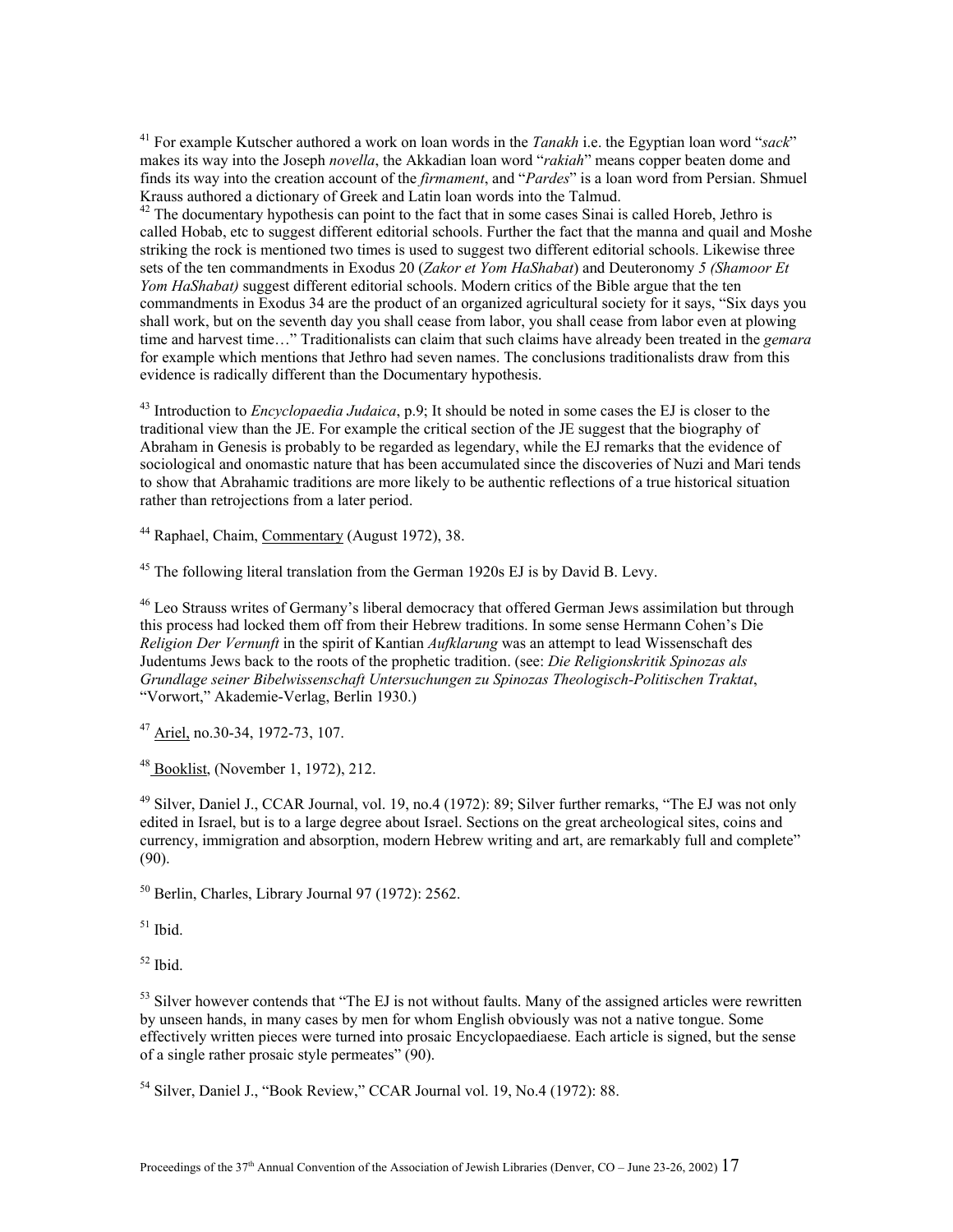55 Ibid., 92.

<sup>56</sup> However *Time* is critical that the treatment of the Arab refugee question is not very successful in its attempt to present the Arab side. Further it notes that there is no treatment of Jewish humor beyond Hebrew parody- because say the editors, they could not find a suitable author" (Time (Nov.20, 1972): 92.

57 Time (Nov. 20, 1972): 91.

58 Ibid.

<sup>59</sup> See footnote #35

60 Zeitlin, Solomon, "The Encyclopaedia Judaica: The Status of Jewish Scholarship," JQR, 1972-73, 27.

 $<sup>61</sup>$  Zeitlin critiques the following 12 aspects of the EJ:</sup>

(1) The article on Shavuot is inadequate and full of mis-statements whereby carelessness and lack of comprehension is demonstrated." (2) The article on the *Am Ha-Aretz* uses Danby's faulty translation of Hagigah 2:7. Zeitlin points out that the term *Perushim* in the meaning of Pharisees never occurs either in the *Mishnah* or in the *tannaitic* literature but only in the dialogs between Sadducees and Pharisees. He points out the following falsities, (a) the synagogue as a house of worship came into Jewish life after the destruction of the Second Temple, (b) the name *Perushim* was adopted under the meaning of exponents or expounders of the law, (c) Pharisees exclusively believed in the coming of the messiah, (d) Pharisees exclusively used the term *Bore Olam* and *HaMakom* when referring to G-d, (e) the Talmud quotes *halakhah* in the name of the Pharisees; (3) The statement made by the author of the article on the messiah is faulty and has Christological connotations. According to Rashi, Zechariah did not make mention of the messiah although the Church fathers interpreted this idea of messiah in verse 12, ch.6 as Jesus; (4) In the article on proselytes the author was careless in quoting the opinion of R. Eliezer or misunderstood the Talmud. The laws of conversion should have been listed; (5) The author of the article on Zealots presents a pseudo-historical essay whereby the author is confused and distorts the writings of Josephus who differentiated between Zealots and Sicari; (6) Zeitlin finds the article on economic history faulty for its using of the Roman term Palestine rather than the Hebrew and Greek term *Judaea* and the Roman term Dead Sea rather than Sea of Salt or *Lacus Asphaltes*. Zeitlin writes, "Does the author not know the simple fact that the land where the people lived was called *Judaea* and the people were called *Judaeans*." Zeitlin asserts that the article about the economics does not reflect at all the economic situation of the Jews of *Judea*; (7) The writer of the article on Jewish identity does not cite sources and attempts a much to ambitious subject for such a short space; (8) The writer of the article on Chronology is historically wrong about the Seleucid era; (9) The article on *Halakhah* is "full of mistakes and misunderstandings about the rabbinic texts, works from faulty translations, and lumped together all the t*akkanot* during existing Jewish history so that there is no presentation of historical development whereby the distinction between *Takkanot ha-kahal* and *Takkanot of Tannaim* is blurred; (10) The article on the Dead Sea Scrolls and Qumran community is written from a partisan point of view (note Zeitlin misdated the Dead Sea Scrolls as medieval and not dating from the late Second Temple period); (11) Zeitlin is critical that the EJ should devote attention to items about Jewish gangsters and not important Jewish scholars. He writes, "There is a touch of vulgarism in this undertaking of the EJ. There is an item about Louis Lepke Buchalter, who was an American gangster executed for murder. There is also an item about another gangster Siegel Bugsy whose motto was "don't worry, we only kill each other." However there is not item about the well known Jewish scholars like Dr. J. Teicher and Professor S. Hoenig, and others. I daresay that the inclusion of gangsters and exclusion of Jewish scholars is an affront to learning and Jewish scholarship. It is a sad reflection on the editorial policy."

 $62$  Agus, Jacob, "The Encyclopaedia Judaica: A Review Essay," Conservative Judaism 26, 1971-72, 55.

 $63$  Ibid.

64 Weis-Rosmarin, Trude, Jewish Spectator, October 1972, 6.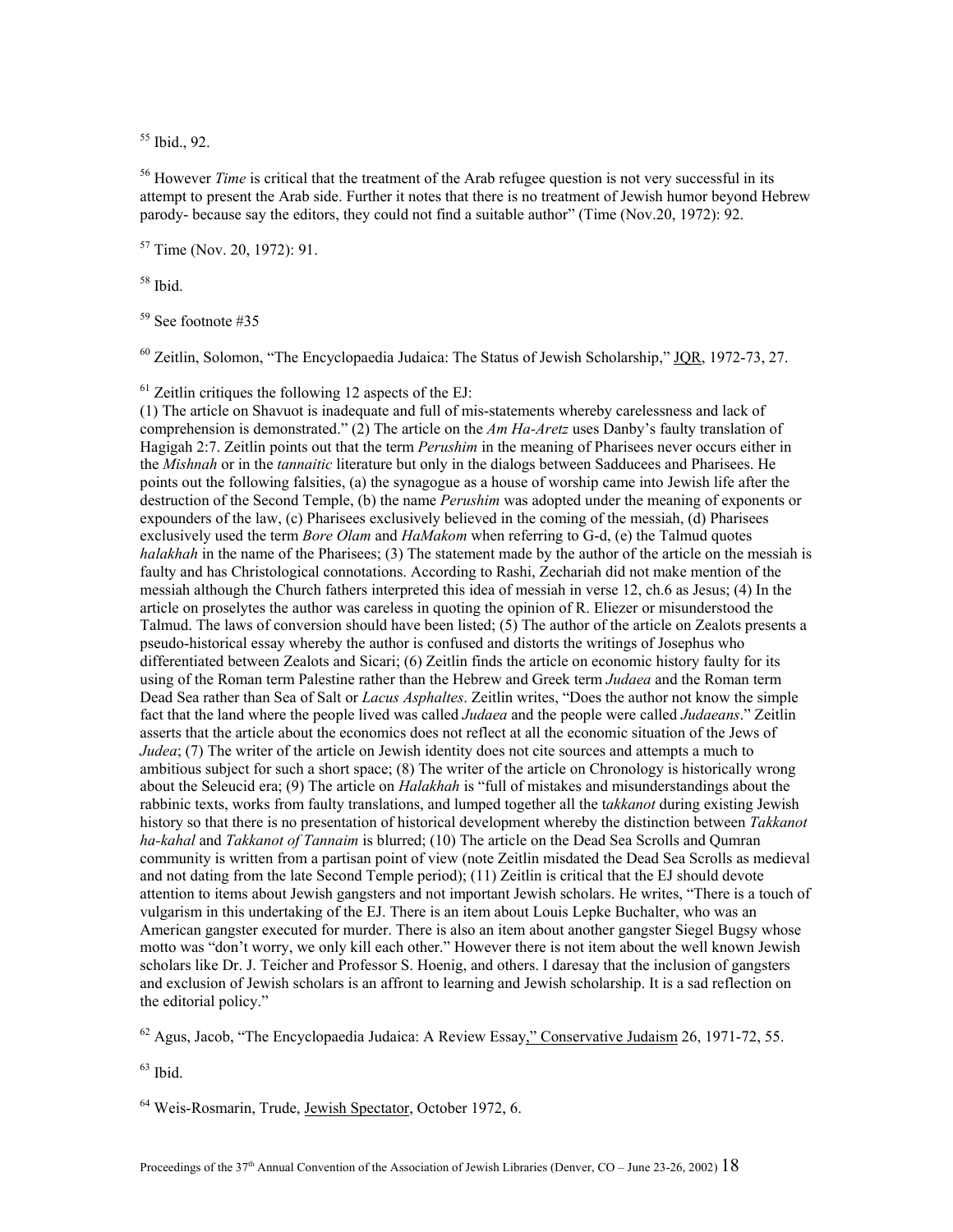$<sup>65</sup>$  Zeitlin also questions editorial choice when he objects, "the inclusion of gangsters and the exclusion of</sup> Jewish scholars is an affront to learning and Jewish scholarship. It has a touch of vulgarism" (JQR 64 (July 1973): 81.

#### **Bibliography**

Reviews and Announcements of the Jewish Encyclopaedia and Articles and Books

Abelow, Samuel P. "An Index to the Jewish Encyclopaedia, Containing References to Articles that Deal with the History of the Jews in the United States," in Index to the PAJHS, nos. 1-20, N.p., 1914

Ahad Ha-Am (Asher Ginzberg). Igrot Ahad Ha-Am. Vols. 2 &3. Jerusalem, 1924

AZJ, 11 September 1891, pp.434-35

AH, 1901-1905.

AI, 11 July 1901, p.1 and 18 July 1901, p.5

American Journal of Theology 6 (1902): 762-64; and 9 (1905): 521-26

Archives Israelites, 8 August 1901, pp.249-51, and 7 January 1904, pp.6-7

Athenaeum, no. 3852 (1901), pp. 246-47; no. 3907 (1902), pp. 345-46; no. 3966 (1903), p.579; no. 4007 (1904), p.209; and no. 4012 (1904), p.380

Bacher, Wilhelm. "Die Juedische Enzyklopadie." AZJ 70 (1906): 114-16.

Berger, A and Kaufman, R, "Jewish Encyclopaedias and Other Reference Books in the Last Twenty Years," Jewish Book Annual 15 (1957): 41-49.

Christian Advocate, 1 August 1901, p.1229

Christian Observer, 10 July 1901, p.667

Die Deborah. New series 1 (1901): 225-28; and 2 (1902): 226

Eisenstein, J.D. Critical Review of the Legal Articles of the Jewish Encyclopaedia Volume I. New York, 1901

Evening Post, 2 November 1901, p.19

Friedlaender, Israel. "The Jewish Encyclopaedia." Ha-Shiloah 8 (1901): 254-61.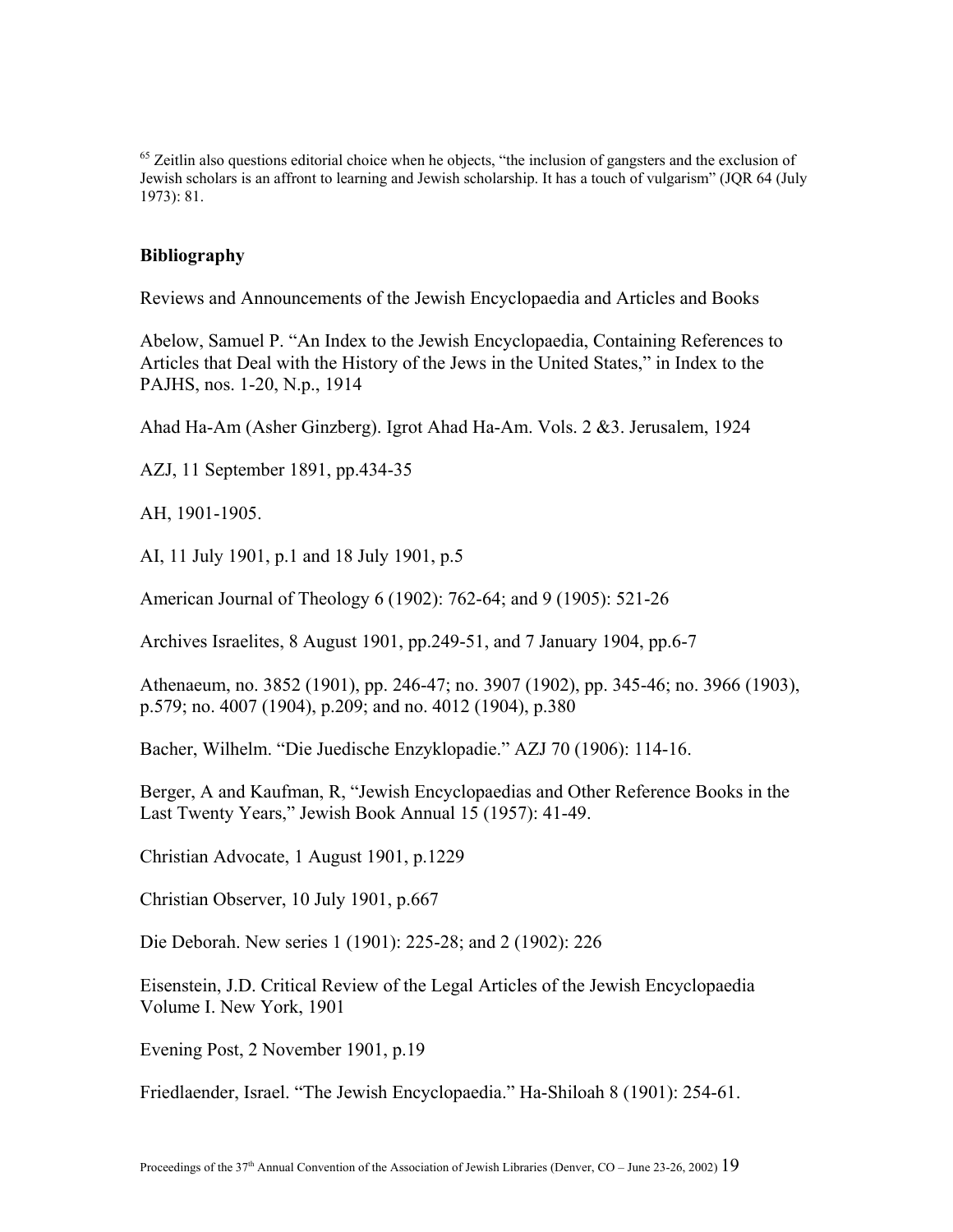Hebrew Standard (New York), 28 October 1904, p.12

Jacobs, Joseph, The Jewish Encyclopaedia: A Guide to Its Contents, An Aid to Its Use, New York, 1906.

JChr, 23 February 1901, pp. 18-19; 31 May 1901; 11 July 1902, p.13; and 26 December 1902, p.18

JCom, 5 July 1901 pp.1-4; 12 July 1901, pp.1-5; and 19 July 1901, pp.2-7.

JExp, 18 January, 1901, p.8 and 19 July 1907

Krauss, Samuel. "Eine neue Encyclopaedie." Yeshurun 8 (1902): 332-34, 344-46

Launching of a Great Work: The Jewish Encyclopaedia. Publishers Announcement on the Completion of the First Volume. New York. 1901.

Levy, Louis. "Une Encyclopedie Juive." L'Univers Israelite, 9 August 1901, p.660-61

Menorah: A Monthly Magazine for the Jewish Home 24 (1898): 334-36; 30 (1901): 123- 24; 31 (1901): 123-24; 39 (1905): 113-118; and 39 (1905): 150-51.

Nation, 31 October, 1901, pp. 341-42; and 2 October 1902, p.272.

New York Times, 22 May 1901, p.9; 20 July, 1901, p.11; 16 August 1902, p.559; 2 February 1904, p.125; and 26 March 1904, p.207.

Opinions of the Press on the Jewish Encyclopaedia. [New York, 1901?].

Opinions of the World's Press on Volume I of the Funk & Wagnalls Jewish Encyclopaedia. [ New York, 1901?]

Perles, Felix, Juedische Skizzen, Leipzig, 1912.

RA, 15 June 1901, pp.555, 562-64; 27 July 1901, pp.709-10; 7 & 14 December, 1901, pp.375-76, 399-401; and 26 March 1904, pp.113-116.

Revue des Etudes Juives 43: 291; 45: 138; 46: 282-83; and 48: 287-88.

Sun, 6 October 1901, sec. 2, p.2

Zeitschrift fuer hebraische Bibliographie 5 (1901): 115-116.